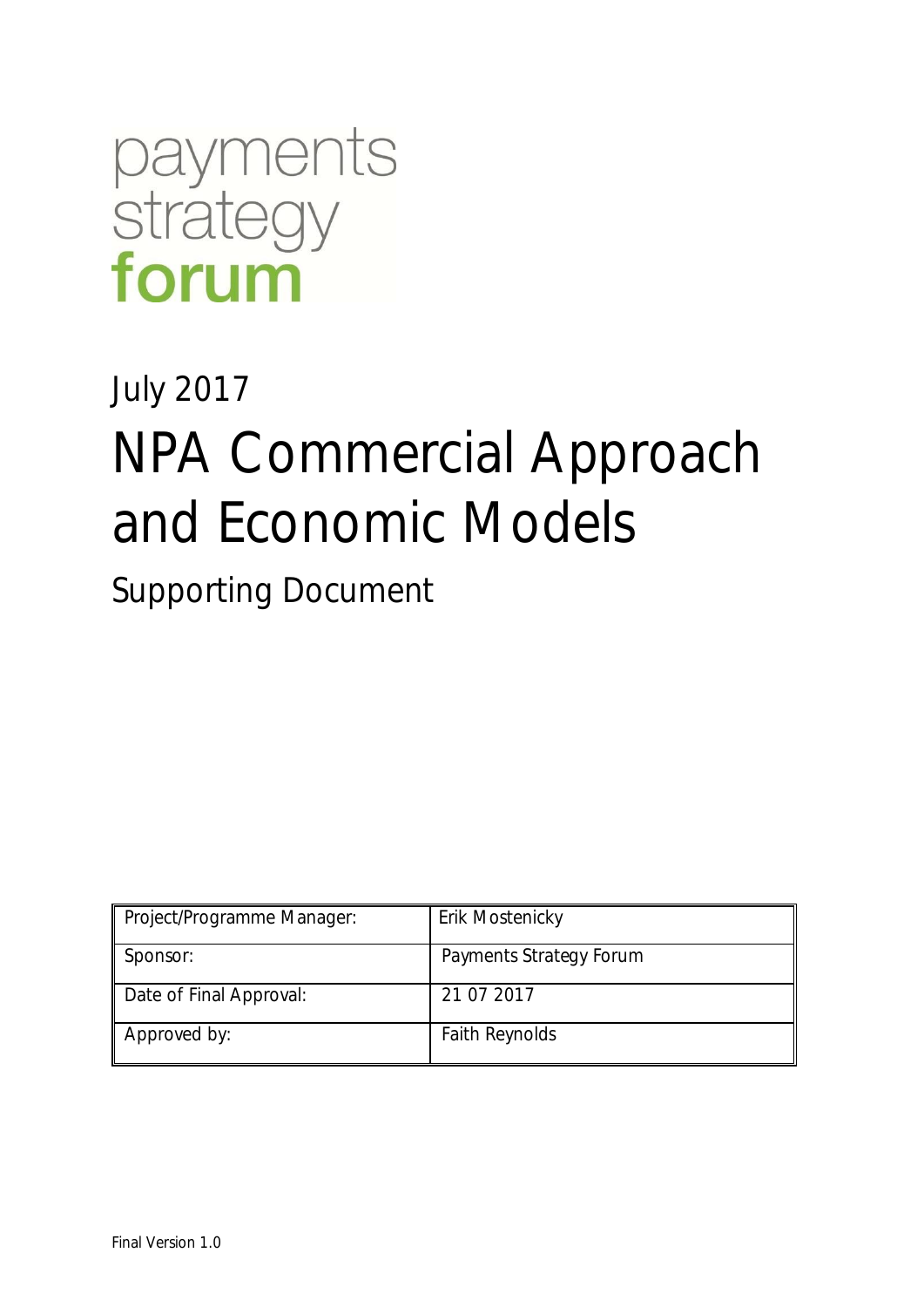| <b>Version / Document History</b> |  |
|-----------------------------------|--|
|-----------------------------------|--|

| <b>Version No</b> | Date         | Author          | <b>Comments</b> |
|-------------------|--------------|-----------------|-----------------|
| 1.0               | 20 July 2017 | Erik Mostenicky | Final version   |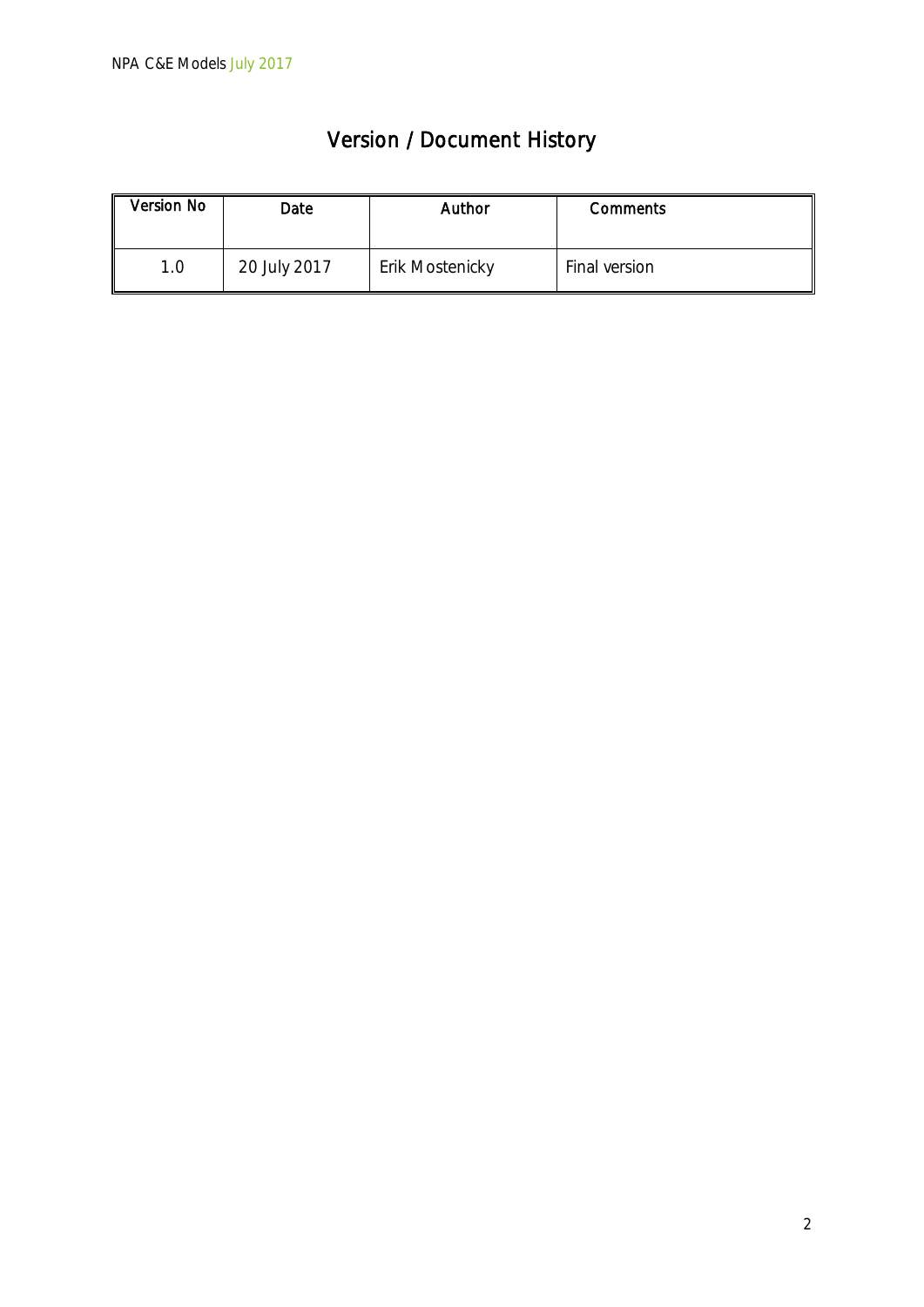# Contents

| 1 |       |                                                                           |  |
|---|-------|---------------------------------------------------------------------------|--|
|   | 1.1   |                                                                           |  |
|   | 1.1.1 |                                                                           |  |
|   | 1.1.2 |                                                                           |  |
|   | 1.2   |                                                                           |  |
|   | 1.2.1 |                                                                           |  |
|   | 1.2.2 |                                                                           |  |
|   | 1.3   |                                                                           |  |
|   | 1.3.1 |                                                                           |  |
|   | 1.3.2 |                                                                           |  |
|   | 1.3.3 |                                                                           |  |
|   | 1.3.4 |                                                                           |  |
|   | 1.4   |                                                                           |  |
|   | 1.4.1 |                                                                           |  |
|   | 1.4.7 |                                                                           |  |
|   | 1.4.3 |                                                                           |  |
|   | 1.4.4 |                                                                           |  |
|   | 1.4.5 |                                                                           |  |
|   | 1.4.6 |                                                                           |  |
|   | 1.5   |                                                                           |  |
|   | 1.6   |                                                                           |  |
| 2 |       |                                                                           |  |
|   | 2.1   | Current Financial Flows Between Participants in BPSL, C&CCCL and FPSL  25 |  |
|   | 2.1.1 |                                                                           |  |
|   | 2.1.2 |                                                                           |  |
|   | 2.1.3 |                                                                           |  |
|   | 2.2   |                                                                           |  |
|   | 2.3   |                                                                           |  |
|   | 2.4   |                                                                           |  |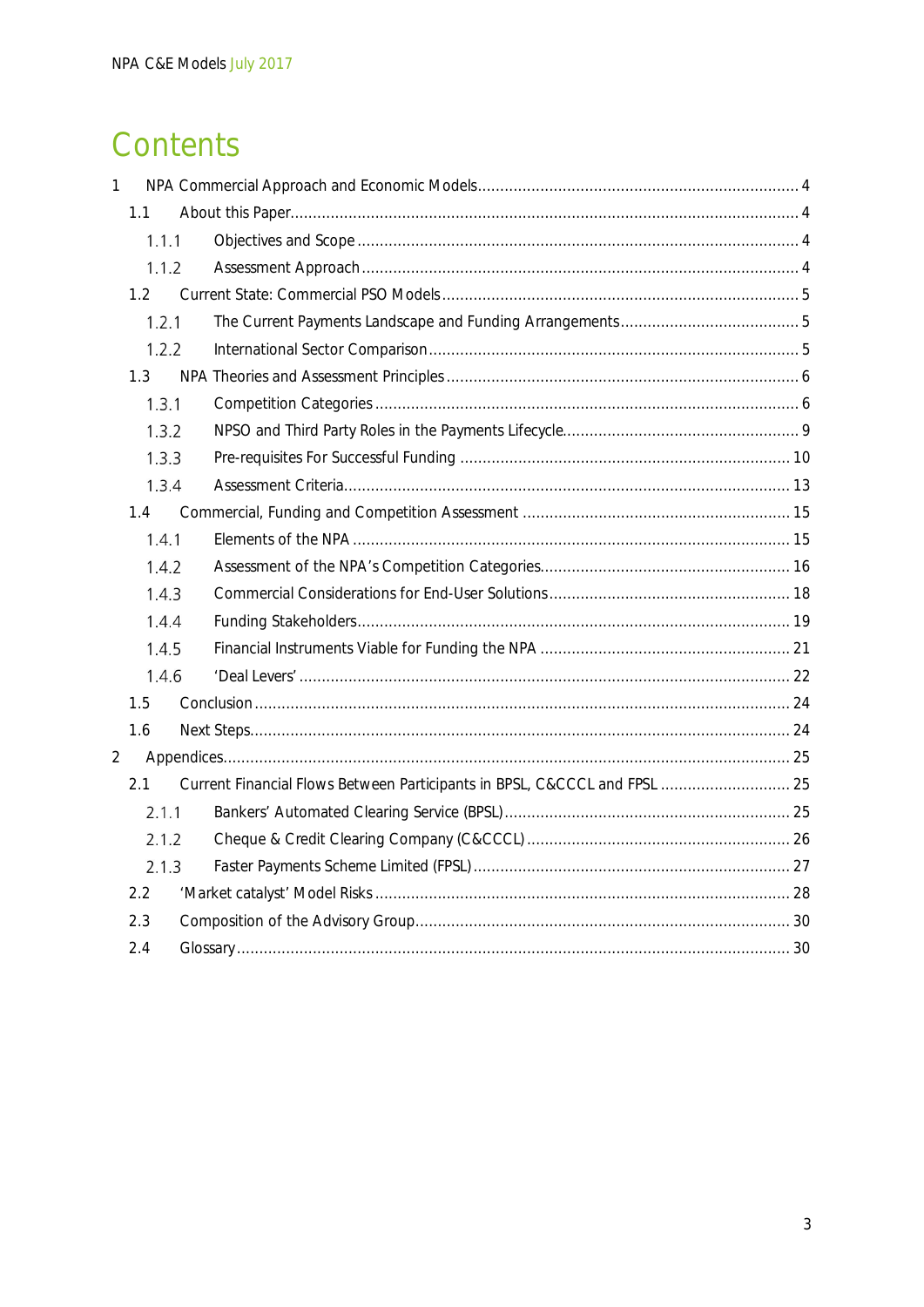# 1 NPA Commercial Approach and Economic Models

# 1.1 About this Paper

This paper focuses on the commercial and economic models of the New Payments Architecture (NPA). We present a series of frameworks to help the NPSO assess funding options, present our assessment criteria, and identify pre-requisites for the adoption of new solutions. Finally, we outline funding options for the NPA.

This paper will be of most interest to vendors looking to engage in the markets that result from NPA changes and investors looking to invest in new initiatives in the payments industry. As such they may be interested in the implications of providing NPA elements as outlined in sections 1.3.1 and 1.4.1.

For other stakeholders, this section shows how the New Payments Service Operator (NPSO) could fund the development of core NPA components.

# 1.1.1 Objectives and Scope

The Forum has set out to answer questions about how the NPA and end-user solutions should be funded, particularly the investment stage required to design and deliver the NPA elements to market. We answer the following questions:

- How can we ensure funding approaches facilitate appropriate competition?
- How might NPA elements be funded and what would the incentives be for various investors?
- What impact do the different funding approaches have on the stated assessment criteria?
- What is the NPSO's role in the payments lifecycle?

Any potential funding arrangements must align to the Forum's overall objectives. These are the key criteria we have identified against which funding options should be assessed: systemic risk, competition, accessibility, efficiency, financial risk, and intellectual property.

We analyse the approach to competition, stakeholder incentives and funding arrangements, as well as the impact these will have against our assessment criteria. The NPSO will decide upon the funding models and our findings should inform their decision.

# 1.1.2 Assessment Approach

A three-step approach has been taken to consider potential funding options.

Firstly, we analyse the current state of the UK market and the commercial relationships underpinning PSOs. This includes a consideration of their procurement processes, governance arrangements and the flow of finances between payments participants. Furthermore, we provide a perspective on how other countries approach some of the challenges identified in payments infrastructure procurement. The detail of our findings can be found in the appendix.

Secondly, in section 1.3 we explain the frameworks we use to assess different approaches to funding. We explain the assessment criteria and discuss the types of competition categories that exist and how these map to elements of the NPA. We then consider the different roles the NPSO, third parties and vendors play across the lifecycle of funding. The prerequisites for successful funding forms our last consideration, where we draw upon findings from past product roll outs.

In the last section (section 1.4) we apply these frameworks to NPA elements. This provides the basis for an analysis of the most viable funding options for those elements, and an outline of the 'deal levers' which can be used by the NPSO to enable the investment.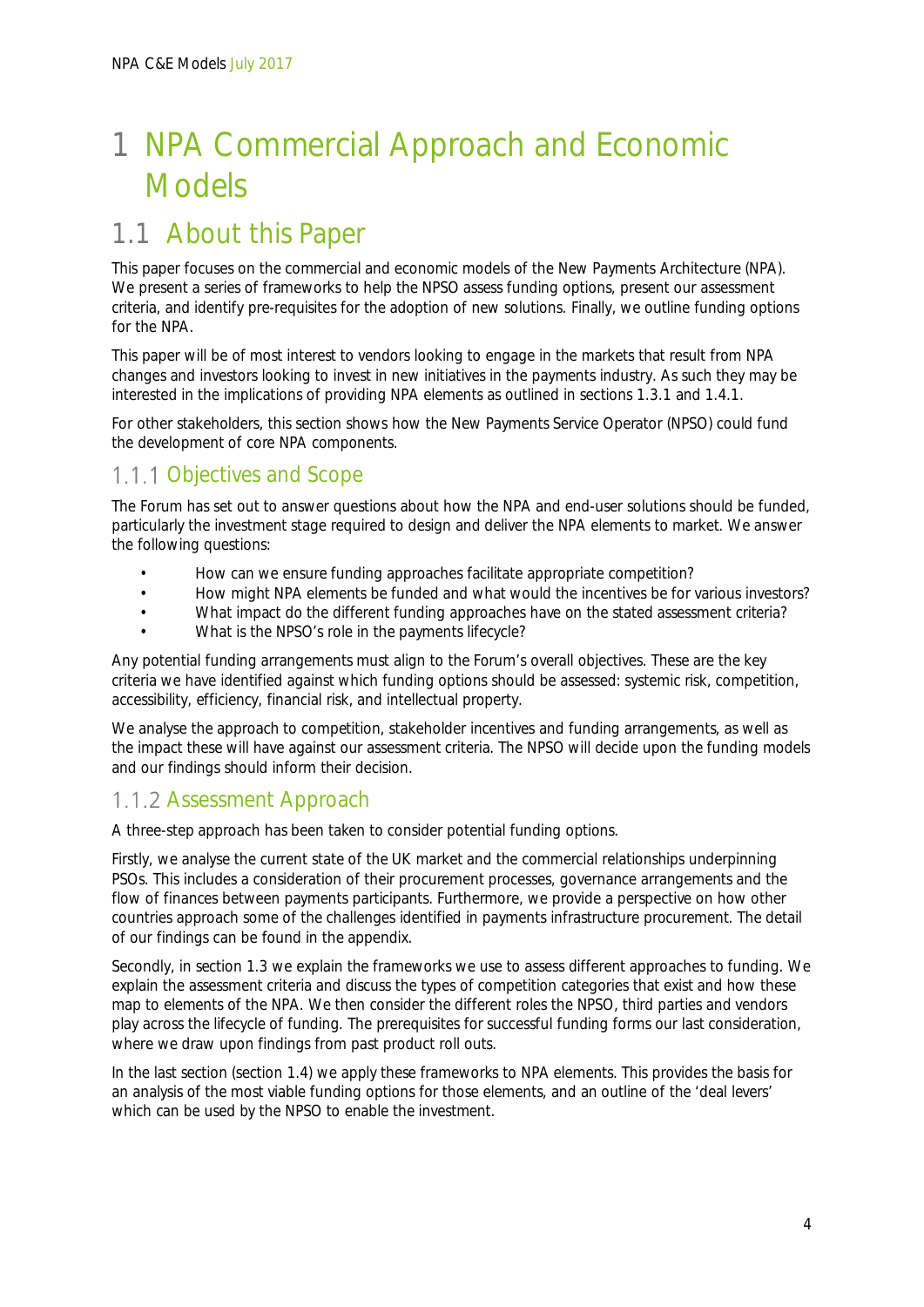# 1.2 Current State: Commercial PSO Models

To provide context, we outline the current state of the UK payments industry. This allows us to derive a view of who the key beneficiaries are in the current commercial model. Further detail on the funding flows of three PSOs in scope of the NPA can be found in the appendix.

### 1.2.1 The Current Payments Landscape and Funding Arrangements

The current UK payments architecture consists of PSOs operating services used by PSPs, aggregators and end-users. The three PSOs within scope to be consolidated in the NPSO represent a variety of different governance models, operating structures and funding arrangements.

Bacs Payment Schemes Ltd (BPSL), Faster Payments Scheme Limited (FPSL) and Cheque and Credit Clearing Company Ltd (C&CCCL) operate on a not-for-profit basis by setting prices/tariffs to participants to cover their annual operating and development costs.

In the past, some PSOs (and their systems) have been funded directly by PSPs through upfront funding calls to finance the initial design, build and run stages by vendor financing.

Currently, the three PSOs depend on their participants for revenue/funding through a combination of transaction-based fees and, for some PSOs, calls on members. Calculation of the relevant fees for each participant/member varies and depends on a few usage factors, such as volume and profile of transactions.

Central infrastructure providers are the main suppliers to the PSOs. The PSOs act as single procurers on behalf of their participants to source core services from infrastructure providers.

The systems and services procured by the PSOs typically involve high fixed costs for set-up which must be recovered over a certain time period. Therefore, usage volumes need to be guaranteed in advance so that the commercial risk for the vendor is contained.

The balance between the cost, risk and technology capability associated with the provision of these services is a key consideration of the framework outlined in this paper. They constitute some of the 'deal levers' which can be used to increase competition, accessibility and efficiency in the market.

### 1.2.2 International Sector Comparison

The payments industry is changing globally and multiple countries including the UK are responding to new user needs and technology changes.

For many years clearing and settlement services have been delivered via central shared infrastructures – typically one single system for each type of payment services. In spite of technological developments in distributed systems, this generally remains the case today. Singapore's real time payments service and planned new payments services in Canada, USA and Australia are maintaining this approach. Even in the limited markets that permit multiple provision (e.g. SEPA), market forces have tended to deliver single solutions, i.e. SCT and SCT Inst cross-border solutions from EBA Clearing.

However, consistent with the NPA, others are starting to focus on fostering competition in overlay services e.g. The Australian New Payments Platform.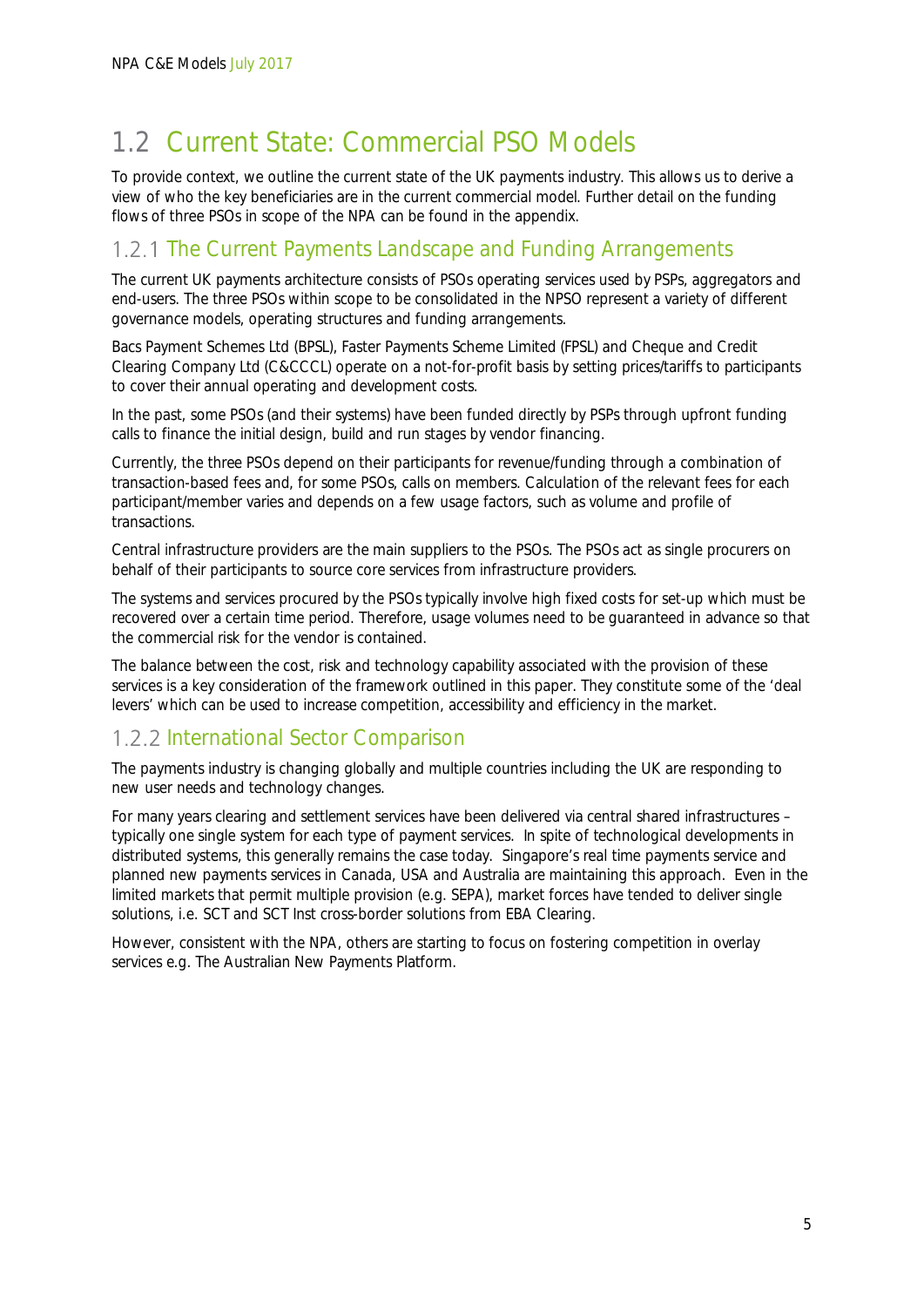# 1.3 NPA Theories and Assessment Principles

We have developed a series of frameworks to help the NPSO with investor selection, considering the nature of competition in payment systems. The NPSO will have a different role across the value chain depending on the nature of competition of the service provided.

Pre-requisites for the adoption of new payment services which improve the chances of a successful product roll-out have been identified as well.

An overview of the assessment criteria which are based on the Forum's, PSR's, and NPSO's objectives is presented to enable a more competitive, accessible, efficient and resilient UK payments industry.

# 1.3.1 Competition Categories

**The Country of the Country** 

The nature of competition in the supply side of the UK's payments services reflects the characteristics and dynamics of our market. Competitive behaviour ranges across a spectrum depicted in Figure 1.1 which shows four competition categories of funding approaches.

At one end of the spectrum, there can be many firms 'in the market' supplying similar services. However, towards the other end of the spectrum the scale and nature of more systemically critical services drives a concentration of suppliers, particularly in the clearing and settlement layers.

Typically, these services are provided by a small number of suppliers with a few providing services concurrently, or at its extreme a single provider 'for the market' which may face competition over time on renewal of its contract with the purchaser. In the NPA, one of the roles of the NPSO is to procure such systemic services. It may also stimulate the market towards commercial self-sufficiency by having a 'market catalyst' effect on some payment services as outlined later in this section.

| Competitio          | 'In the market'                                                                      | 'For the market'                                                                                                                                                                                                                                    |
|---------------------|--------------------------------------------------------------------------------------|-----------------------------------------------------------------------------------------------------------------------------------------------------------------------------------------------------------------------------------------------------|
| Types               | <b>Unaccredited</b>                                                                  | larket<br><b>NPSO Procures'</b><br><b>NPSO</b><br>catalyst<br><b>Accredits</b>                                                                                                                                                                      |
| Systemic<br>Risk    | <b>Contained</b>                                                                     | <b>Systemic risk</b><br><b>High Systemic risk</b><br>managed through<br>managed through<br>accreditation<br>procurement                                                                                                                             |
| Example<br>Elements | Data centres<br>Payment staff                                                        | Payment systems (Bacs)<br><b>Bureaux</b><br>Settlement services<br>Connectivity providers<br>(RTGS)<br>Aggregators                                                                                                                                  |
| Rationale           | Full risk and liability is<br>held by PSP<br>Non-payment industry<br>standards apply | Technical or economic<br>Provide confidence to<br>the market<br>requirement for single<br>provider<br>Payment industry<br>standards apply<br>Multi-vendor<br>procurement for<br>Enable services in the<br>subdivided contracts<br>market to operate |

Figure 1.1. NPA Competition Categorisation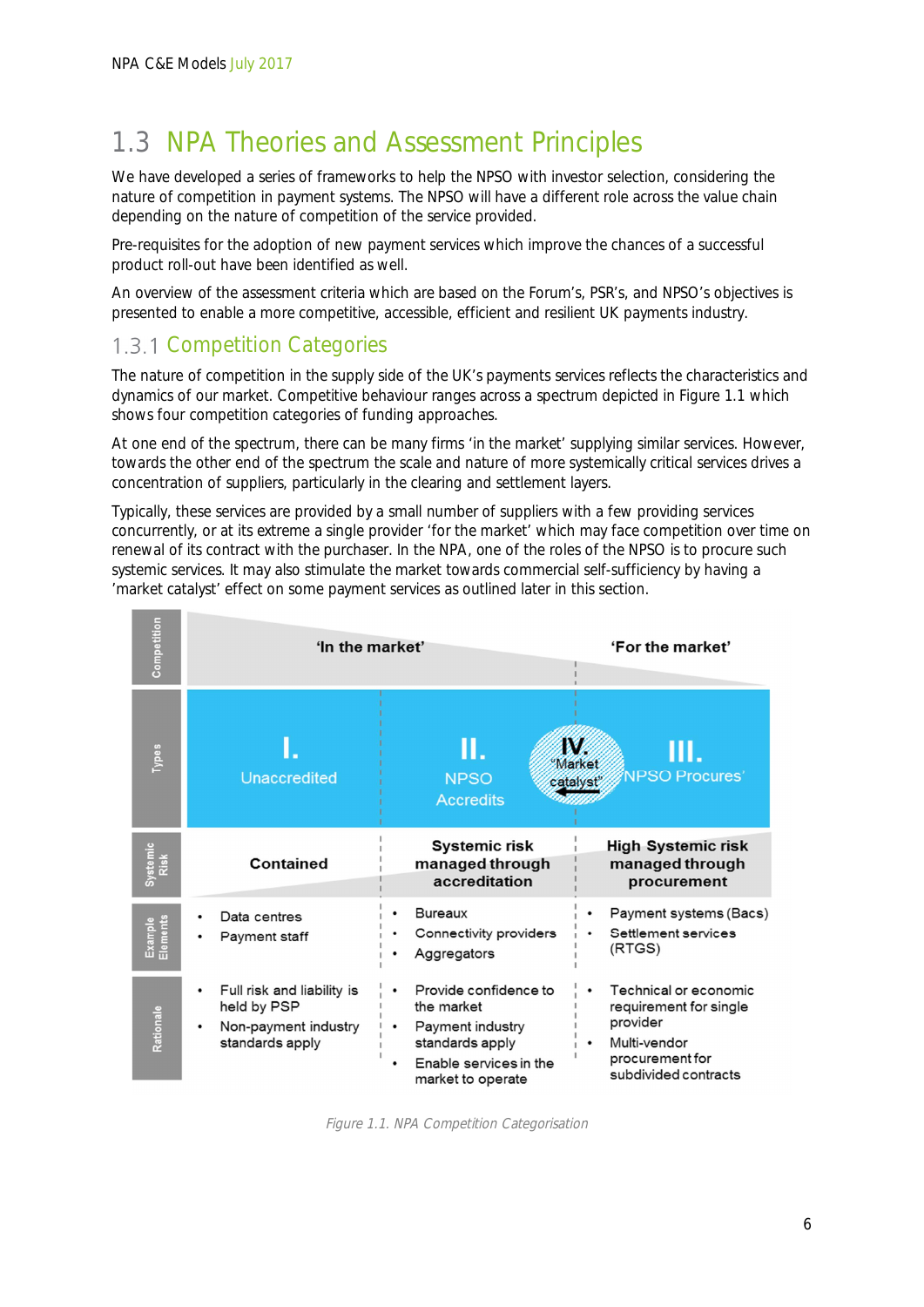#### Unaccredited Competition

'Unaccredited' means that elements or activities in this category are not required to be accredited by the NPSO. However, they may be required to meet general regulatory expectations or standards set by other bodies. In theory, this category holds the most scope for competition and innovation within the NPA and its ecosystem.

Examples of potential elements include data centres and staff members. The risk for these 'elements' is carried by the providers and PSP customers themselves.

#### 'NPSO accredited' Competition

The Forum is committed to ensuring that maximum competition and innovation is embedded within the overall make-up of the NPA. However, this consideration must be tempered by a fundamental commitment to system stability and resilience. Where there is a perceived risk to stability, security, a critical interoperability requirement, or need for ubiquity, the NPSO must set rules and standards which might have the effect of narrowing the potential sources of supply.

The NPSO mitigates risk by technically accrediting providers and overseeing their application of the rules. Accreditation brings consistency of payments industry standards, protects the functioning of payment services and ensures confidence in the market. In this 'category' there will be multiple providers competing to deliver solutions but to do so they must be accredited by the NPSO.

Some examples of elements of the payments ecosystem which fall within this category are bureaux, connectivity providers and aggregators.

#### 'NPSO procured' competition

Elements posing high systemic risk that are fundamental to the overall payments landscape where there are technical or economic challenges with multiple, concurrent solutions, will fall within this competitive category. It is likely that elements within this category will be best served by a single provider. However, there may be instances where elements could be subdivided and provided by multiple vendors.

Current examples of services within this category include PSOs, as well as clearing and settlement services that enable connectivity with the Bank of England's RTGS service. Since these elements pose high systemic risk, their resilience and stability is paramount. In many cases this is likely to provide rationale for a fixed term, single provider. However, substitutability is a key part of resilience and may give rise to the NPSO procuring multiple vendors delivering replicas of an element and competing for business.

The layered model of the NPA allows for the possibility of procuring parts of the system as individual elements rather than as single layers. This presents new potential opportunities to improve competition.

However, in the case of 'NPSO procured' elements operating on fixed term contracts, competition risk may yet exist. There is a greater propensity for vendor lock-in and barriers to entry due to the standards applied to ensure resilience for systemically important elements. To mitigate this, a wide pool of vendors should be consulted during the initial phase and common standards should be set to enable vendors to compete at re-procurement. One example of a common international standard that will lead to a larger pool of interested bidders is the ISO 20022 standard.

#### 'Market catalyst'

Where there is general recognition that addressing a detriment may bring benefits to the market, it may be appropriate for the NPSO to act as a 'market catalyst'. The NPSO's role will enable the interoperability and market contestability which drive competition and innovation.

'Market catalyst' models will be needed when supply-side players do not immediately see the commercial opportunities of participating in a new payments market. Vendors may be unwilling to enter the market since potential market adoption is unknown. Potential market entrants may be deterred by the risk of developing new solutions outweighing the benefits of exploring the potential of the market.

To prove a specific market solution, the NPSO could undertake a number of optional steps depending on the requirements. Initially, the NPSO could define the principles of the market solution by setting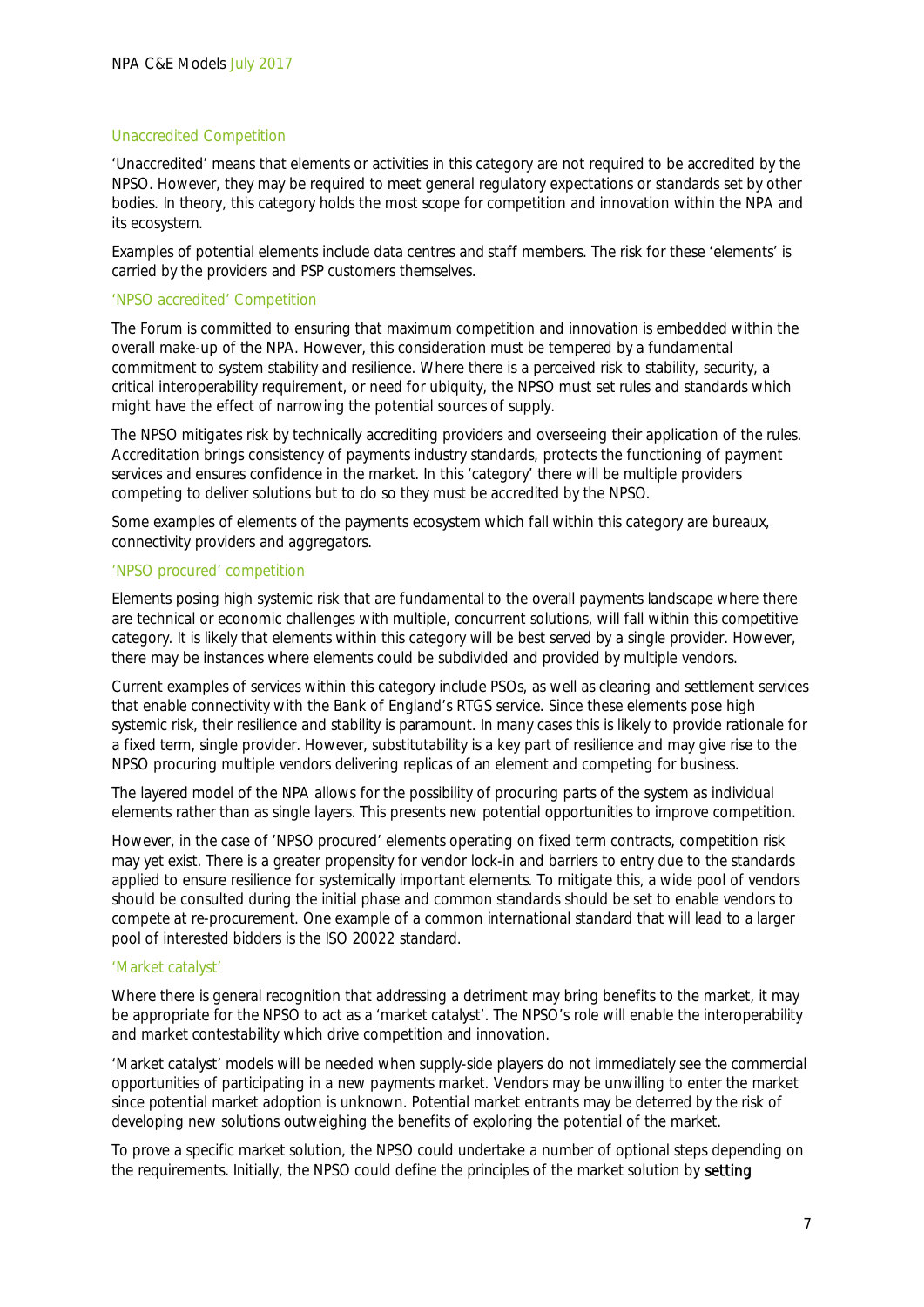standards, rules and quidelines for the new service. Consumer protection frameworks and liability models are prime examples of where the NPSO could play a valuable role relieving the burden on market participants by determining market characteristics.

The NPSO can stimulate the market further through a range of direct and indirect activities. For instance, the NPSO could stimulate market participation indirectly by commissioning industry research and thought leadership. A key example of this is the work FPS did with challenger banks to spur providers into developing the 'technical aggregators' new access model. The use of a sandbox environment can also lead to stimulation of the market. This would be an interesting proposition mostly for smaller FinTechs and vendors. We would expect the NPSO to fund this from its Research and Innovation (R&I) budget or if more substantial, by way of interested market participants or venture capital.

In all these cases, accreditation and proof of market would provide the foundations for increased interest from financial investors, as well as support for new services.

| <b>Model types</b> |                                | <b>Description</b>                                                                                                                                                                                                      |
|--------------------|--------------------------------|-------------------------------------------------------------------------------------------------------------------------------------------------------------------------------------------------------------------------|
| 'Market catalyst'  |                                | Driven by end-user needs which are served by a specific<br>٠<br>service offering<br>Market participants currently do not envisage a positive<br>٠<br>business case therefore the NPSO will provide a proof of<br>market |
| А                  | <b>Setting standards</b>       | NPSO defines rules and guidelines on how the new service<br>$\bullet$<br>should be operated<br>NPSO defines the consumer protection framework and liability<br>$\bullet$<br>models                                      |
| в                  | <b>Stimulate the</b><br>market | NPSO will commission research, thought leadership work or<br>٠<br>provide the industry with an environment within which to drive<br>innovation (e.g. sandbox)                                                           |

We elaborate further on the 'market catalyst' risks and mitigations in the Appendix.

Figure 1.2. Market Catalyst Model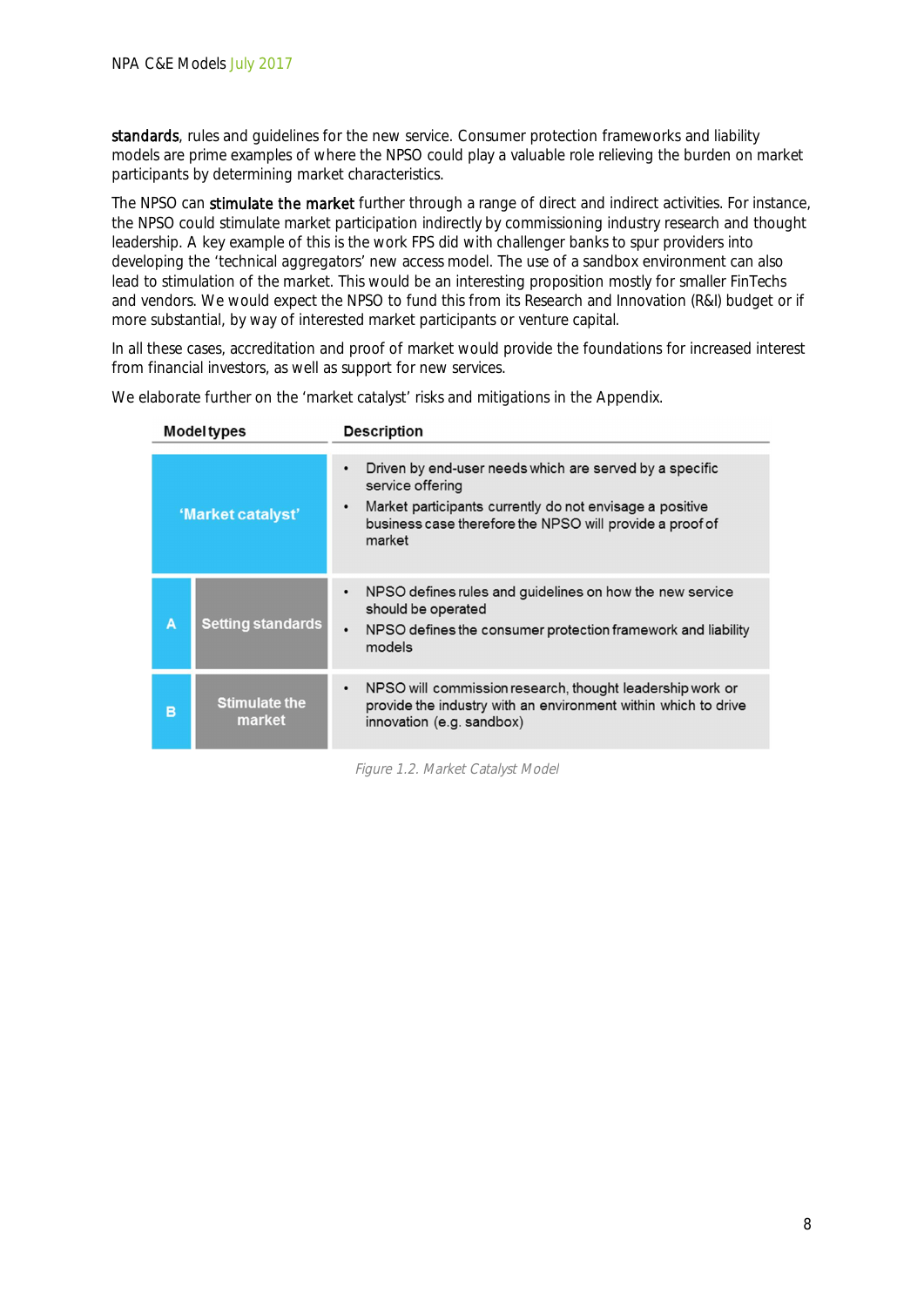# 1.3.2 NPSO and Third Party Roles in the Payments Lifecycle

In our discussions, we identified new and/or different roles for the NPSO and third parties across the fourstage payments lifecycle (specify, build, accredit, and run) in the NPA.

In all of the different lifecycles where it does have a role, the NPSO is always the accrediting body. As such, it is the enabling 'gateway' for any new payments products that require accreditation or procurement, no matter who requests the change. Furthermore, the NPSO never 'builds' a product but rather must procure or facilitate the procurement of a service. The roles are illustrated in Figure 1.3 per lifecycle stage and NPA competition category type.



Figure 1.3. Payments Lifecycle

### Funding

In its report on the funding of the NPSO, the PSO Delivery Group identified different types of funding requirements. These included: initial set up of the NPSO, business as usual operating costs, research and innovation costs, reserve capital and development/extraordinary funding.

Our analysis draws on the PSO DG's work and forms the basis of the funding rationale we use later.

During the specify stage, the NPSO's role is to design the rules and standards (except for elements within unaccredited competition to be served by the market alone). The NPSO will collaborate with vendors and others on how the solution should be built, aligning on technical specifications and regulatory requirements.

In the next stage, build costs represent the costs associated with developing a solution.

At the accreditation stage, vendors will pay for accreditation by the NPSO, granting them the opportunity to provide payment services.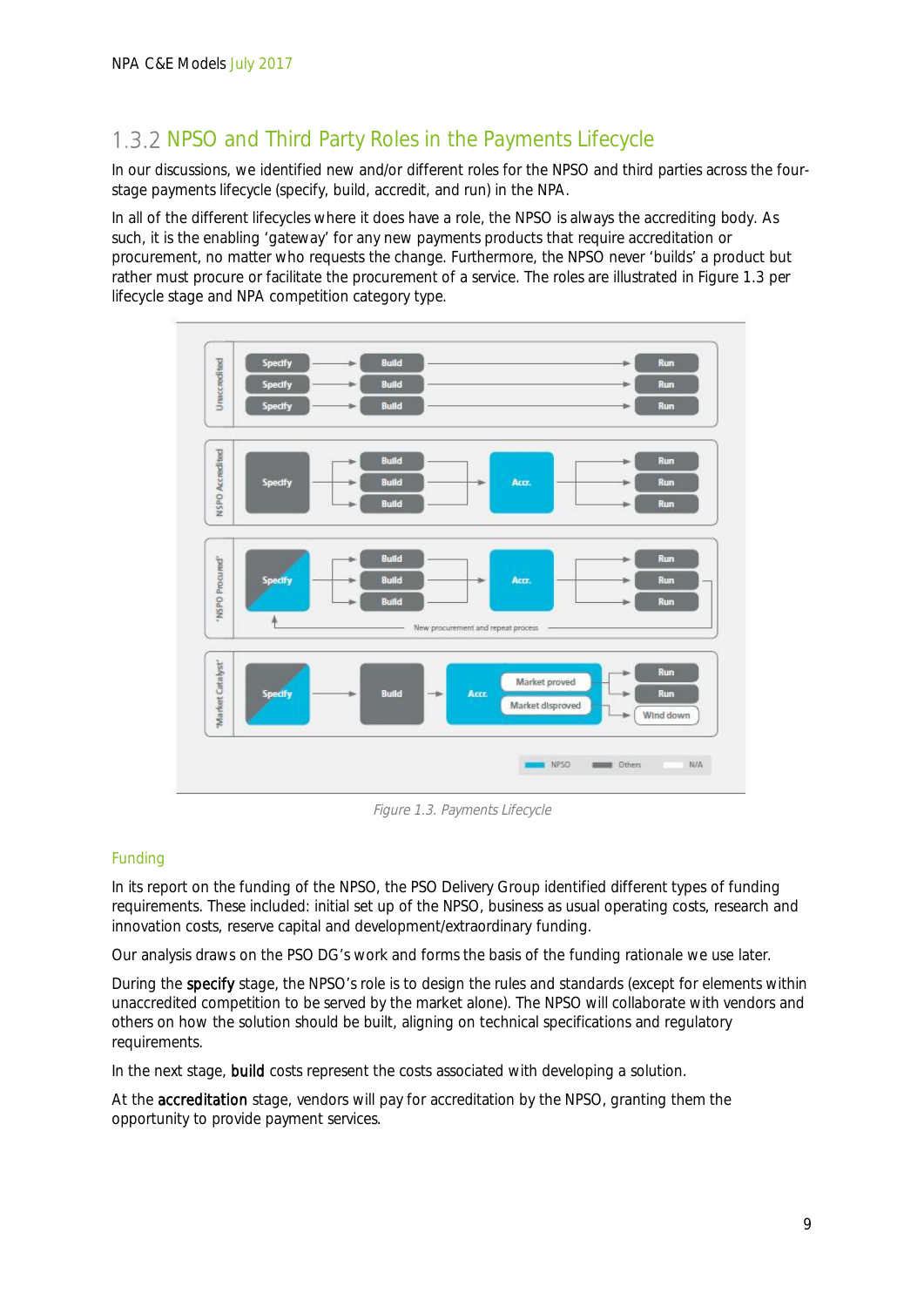Finally, within the run stage, operational costs are covered by the pricing mechanism chosen by the NPSO, including costs associated with operational enhancement and upgrades, capital recovery and sinking fund expenses.

### 1.3.3 Pre-requisites For Successful Funding

This section provides a framework for pre-requisites to be considered for a successful roll-out of payments solutions to the market.

After examining the cases of Paym, contactless payments and CASS, we found common themes which would contribute to the successful roll-out of market catalyst payment solutions:

- 1 Promotion and adoption of the new service roll-out needs to be done synchronously by all payment market participants. The proposition for all parties needs to be compelling, which may require stimulating investment by those working on each side of the market.
- 2 Commitment and collaboration between industry participants is vital to deliver the network effect needed for major industry change. Co-ordination is required when a new product is brought to market to ensure take up is as quick and efficient as possible.
- 3 Recourse to further action is needed if there is limited adoption and promotion. If uptake is lacking, where a solution is viable there should be alternative action such as adjusted pricing mechanisms or regulatory intervention.

We recommend the NPSO to carefully consider these pre-requisites when solutions are deployed.

The following two frameworks have been identified based on the experience of previous 'market catalyst' payment services. It is important to understand that these examples represent initial analysis into payment service roll-outs within this model, and that future offerings may encourage further learnings which may adjust or produce additional risk models to those discussed below.

Overall, the models represent similar development challenges and risks relating to consumer, corporate and end-user adoption. The fundamental difference is that single-channel demand is adopted and promoted solely by PSPs, whilst dual-channel demand depends on the adoption and promotion of PSPs and other market participants, for example, merchants.

#### Single-Channel Considerations

This model applies when new products or services rely solely on PSPs for market, consumer and end-user adoption. As such, PSPs represent the single and most important channel for carrying the new offering from development, through adoption and promotion, to consumers, corporates and end-users.

The development stage presents low levels of risk, since solution development is normally proven by PSOs beforehand. There is a moderate level of risk surrounding product technology failure, which can be mitigated through the avoidance of 'bleeding edge' technology and uncertified vendors. A crucial factor in preventing technical failure lies in hiring skilled personnel, as well as the use of agile development methods.

Adoption by PSPs presents higher levels of risk since the roll-out of products requires a level of ubiquity in adoption, which can be difficult to achieve amongst multiple PSPs. Further, PSPs may be reluctant to adopt new services due to increasing IT complexity and the cost of change (sometimes without clarity on the return on investment and proven benefits of the new service). To mitigate these challenges, solutions should be designed to minimise IT change and complexity burdens for banks. In addition, regulatory pressure, government adoption, or pricing structure adjustments could further mitigate non-adoption risks.

The most significant risk is that PSPs do not promote the model due to limited resources and insufficient timeframes allocated to the promotion of new services. These risks can be mitigated by agreeing the parameter for promoting the service in advance or applying regulatory pressure for increased promotion.

Lastly, there are end-user adoption risks because adoption needs to be coordinated across a number of participants. Corporates need to enable the adoption of new services for consumers, whilst communicating the benefits. Since new services often require a critical mass of users to be valuable and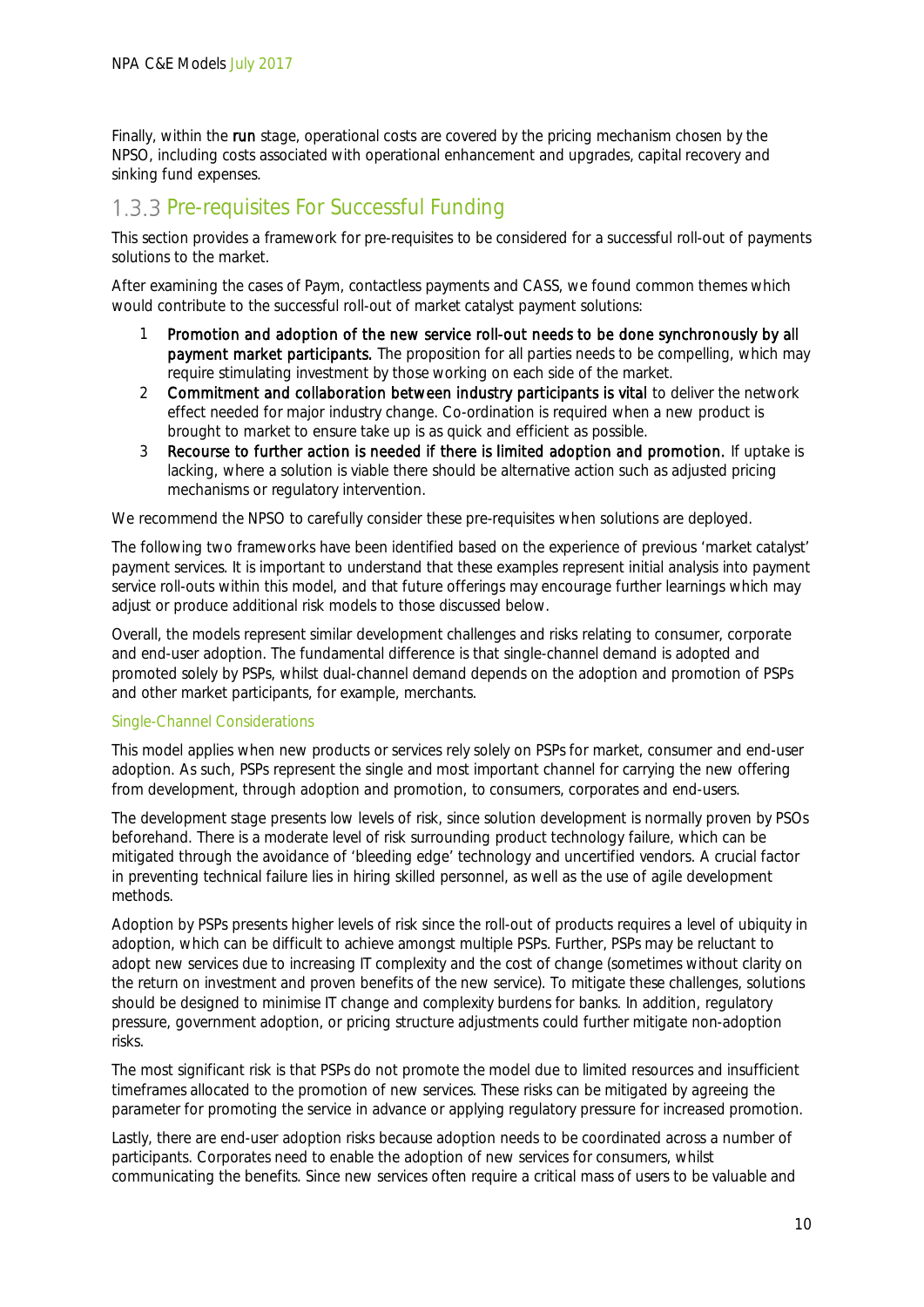drive usage, ubiquity is also required amongst end-users. Consumer and end-user adoption can be promoted by government and agency adoption, think-tank and NGO initiatives, effective consumer research and mock-up testing at early stages of development.



Figure 1.4. Single-Channel Considerations

### Dual-Channel Considerations

This demand-side risk assessment framework also requires the adoption and promotion of both PSPs and third-party market participants (such as merchant acquirers, terminal providers, PSOs, retailers and other payment technology providers). As such, adoption and promotion amongst PSPs presents similar risks and mitigations to the single-channel model. Within the dual-channel model however, PSPs and market participants are mutually dependent upon each other since the solution could not be scaled to a critical mass without the adoption and promotion by both. Market participant promotion and adoption presents distinct but related challenges.

Firstly, there is a risk that market participants may not adopt solutions if there is no feasible business case behind change. Since promotion is driven by competitive pressures amongst market participants, there is a risk that adoption and promotion will not reach a critical mass of market participants. In order to address these challenges, pressure from PSPs can be used to drive adoption and promotion, whilst sound business cases can be presented to market participants to compel participation. PSPs and market participants moreover, face a related challenge of mutual dependency between PSPs and market participants. This presents a demand and supply side risk in that both are relying upon the other to adopt and promote the offering, which may obstruct adoption. Collaborative promotion agreements could be used to mitigate this.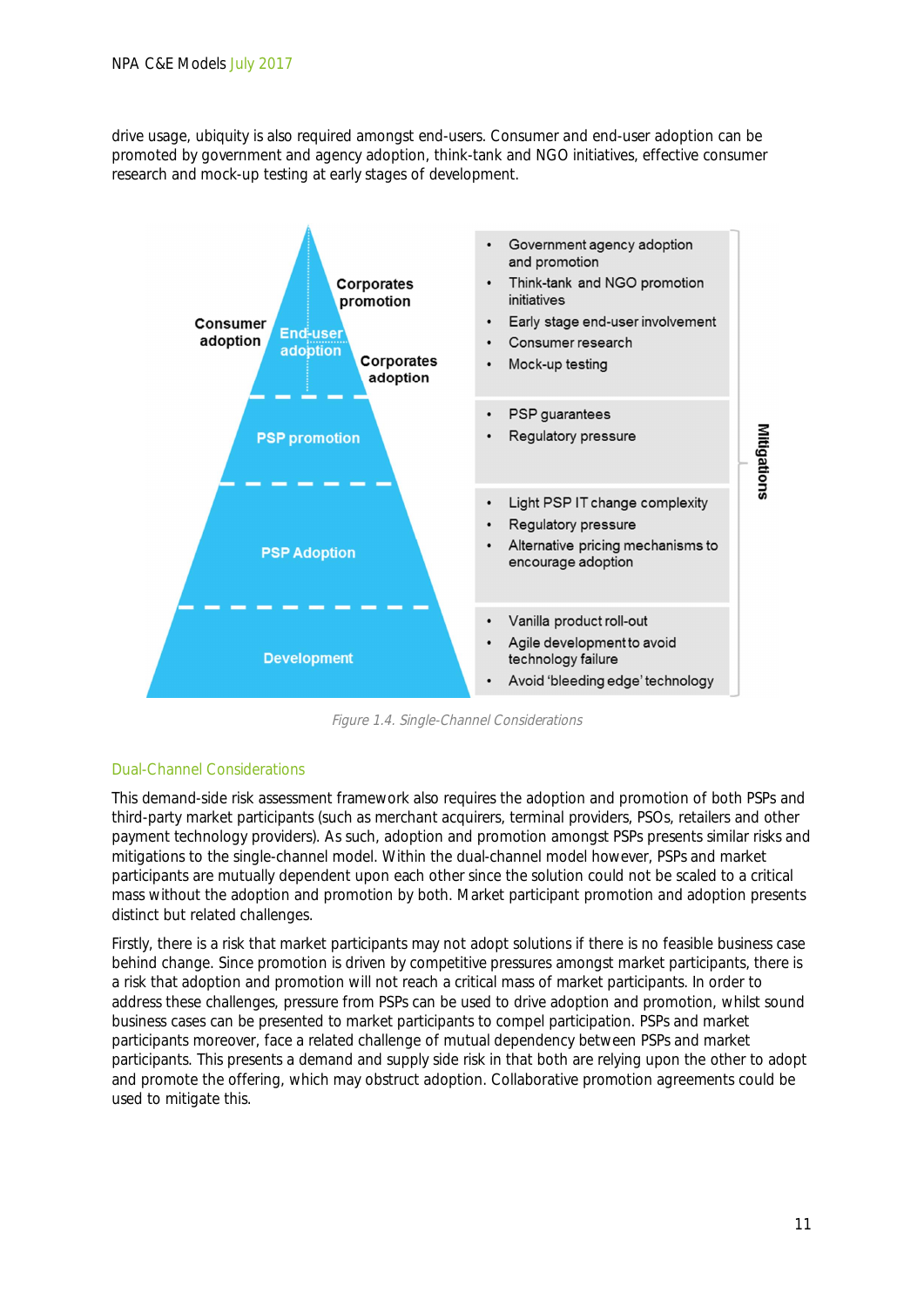

Figure 1.5. Dual-Channel Considerations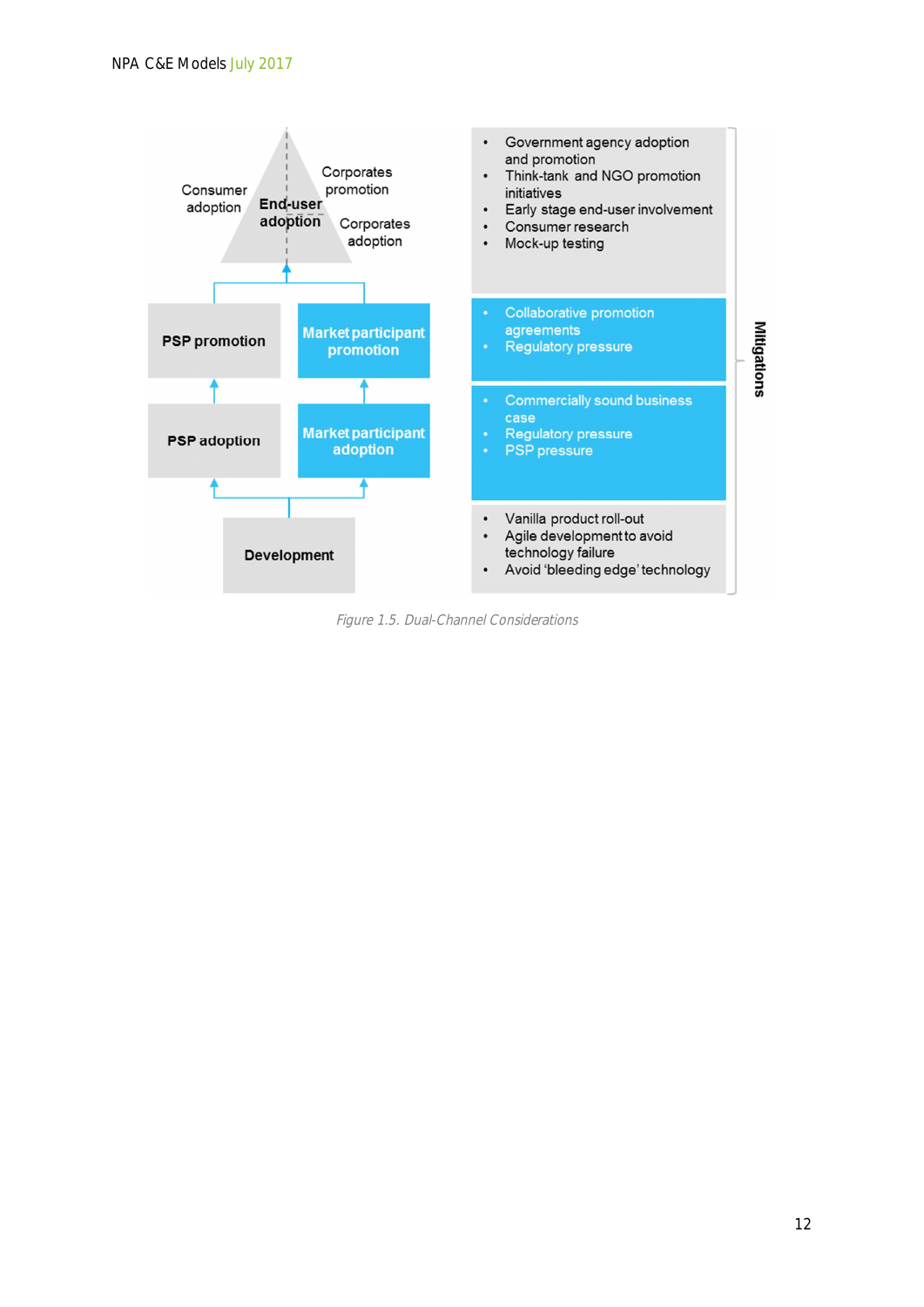# 1.3.4 Assessment Criteria

The NPSO will determine the appropriate type of funding needed for different elements of the NPA. We outline our assessment criteria which the NPSO could use to help determine its objective.

| <b>Assessment</b><br><b>Criteria</b> | <b>Definition</b>                                                                                                            |
|--------------------------------------|------------------------------------------------------------------------------------------------------------------------------|
|                                      | Risk of failure of vendor solution and the impact it has on continued provision<br>of payment services within the ecosystem. |
| <b>Systemic Risk</b>                 | State of the security and stability of the operations to provide a stable service.<br>٠                                      |
|                                      | Number of competitors interested in the market and wanting to compete on<br>price and quality.                               |
| Competition                          | Level of innovation that is driven by vendors to differentiate themselves.<br>٠                                              |
|                                      | Barriers to entry for other vendors.<br>$\blacksquare$                                                                       |
| Accessibility                        | Level of accessibility for PSPs (large or small).                                                                            |
|                                      | Efficient delivery of the system and innovation to the end-users.<br>٠                                                       |
|                                      | Corporate governance structures in place.<br>٠                                                                               |
| Efficiency                           | Reduced overheads and efficient operational structure.<br>٠                                                                  |
|                                      | Pricing impact for the end-user.<br>٠                                                                                        |
|                                      | Financial risk (investment at risk) carried by the investor.<br>٠                                                            |
| <b>Financial Risk</b>                | Size of investment required to design, build and operate service.                                                            |
|                                      | Risk profile of the investment.                                                                                              |
| Intellectual<br>Property             | Opportunity and restrictions in the usage of IP to develop other products or<br>use the IP in other countries/sectors.       |

Table 1.1. Assessment Criteria

### Systemic Risk

Systemic risk is the possibility of failure of one or more elements and the impact this may have on the environment as a whole. A key consideration for the NPSO is the extent to which an element may present risk to the system, how it is managed and the propensity of potential investors to cover the associated cost of managing it.

#### Competition

Increasing competition in both the infrastructure market and the PSP market are key objectives of the NPA. The NPSO must take into account the number of competitors in the market, as well as their interest in competing on price and quality. Barriers to enter a market should be considered in order to assess the complexity of competing in a new market for smaller players.

#### Access

Simplifying and increasing access to smaller PSPs and FinTechs is another key objective of the NPA. In light of this, the NPSO must consider the views of all relevant stakeholders and the motivations of potential investors.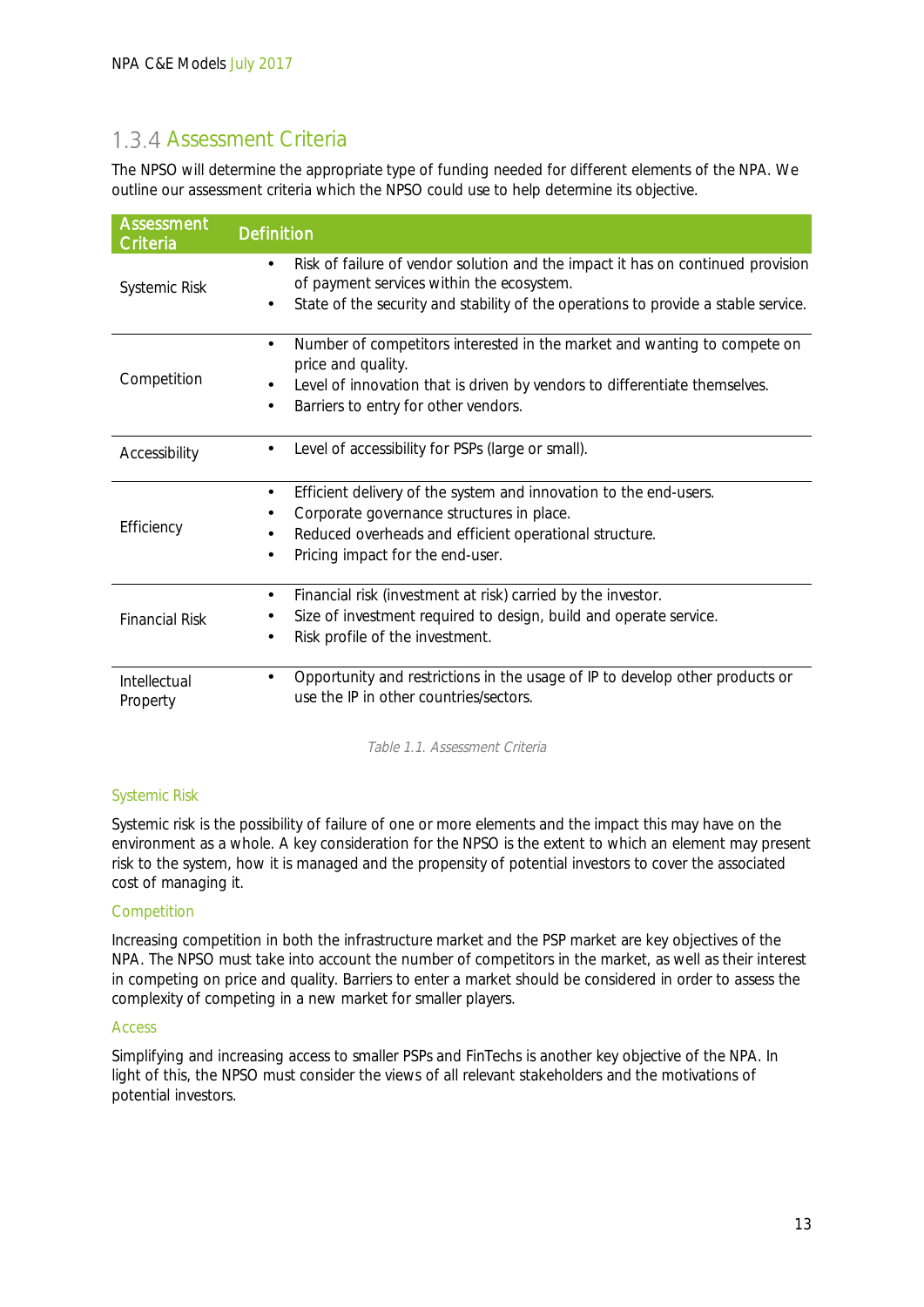#### **Efficiency**

Resilience of service is paramount, and it must be balanced by the efficiency of service provided. The NPSO must consider vendor pricing in relation to the stringency of Service Level Agreements (SLAs) that the vendor commits to whilst appropriate corporate governance structures ensure effective service provision.

#### Financial Risk

The NPSO must consider the level of capital of various funding stakeholders. This entails a view of the size and risk profile of the investment.

#### Ownership of Intellectual Property

Intellectual property (IP) ownership represents our final assessment criterion because of its value. Historically infrastructure providers have been able to utilise their UK IP in other geographies.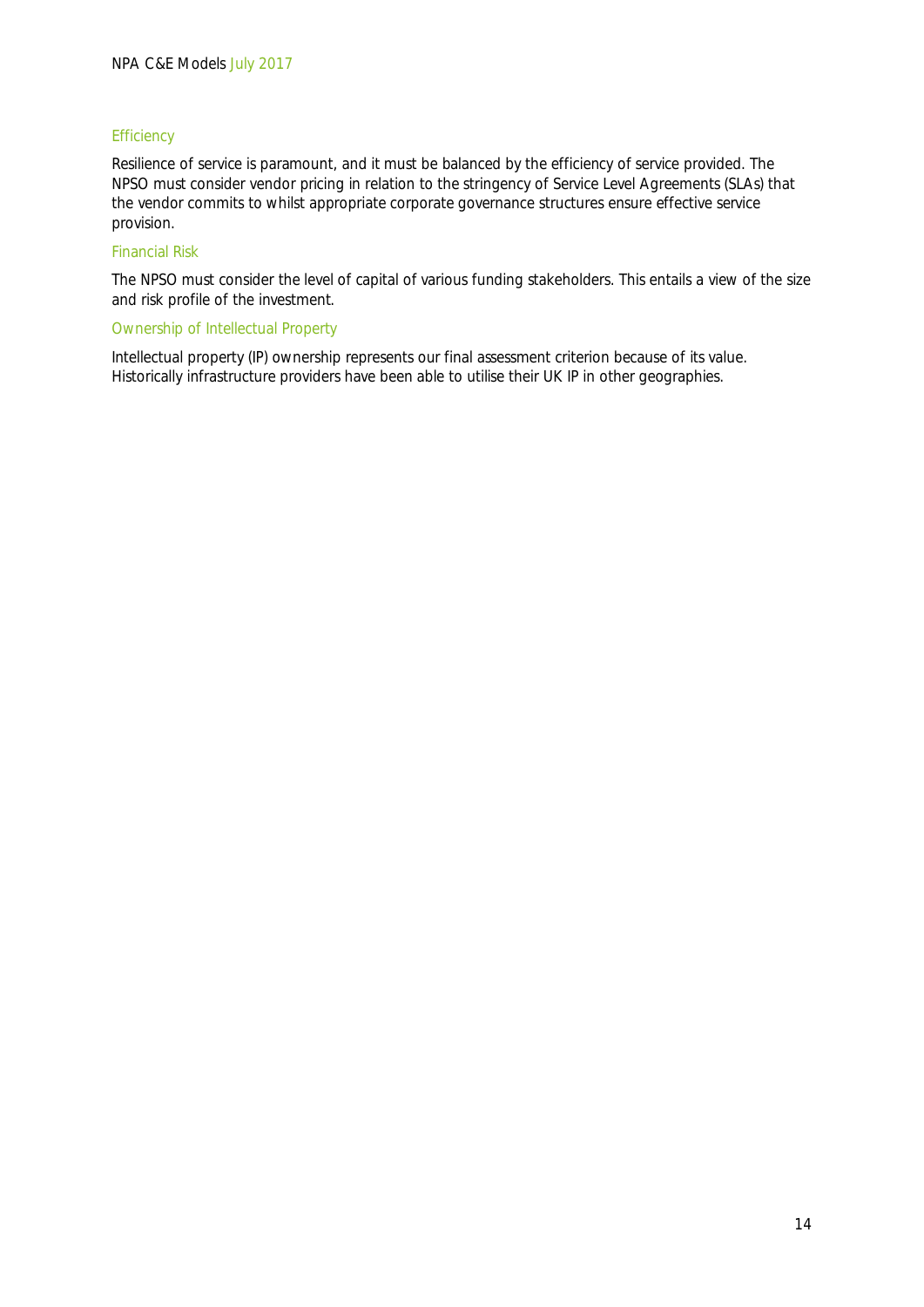# 1.4 Commercial, Funding and Competition Assessment

This section seeks to provide a view on viable funding options by applying the assessment criteria and the NPA's competition framework.

# 1.4.1 Elements of the NPA

We have applied the NPA competition framework to the NPA architecture. 'NPSO procured' solutions sit at the bottom of the Figure 1.6, followed by competition in the market. Key elements that may be categorised as 'market catalyst' at this stage are circled.



Figure 1.6. NPA Competition Elements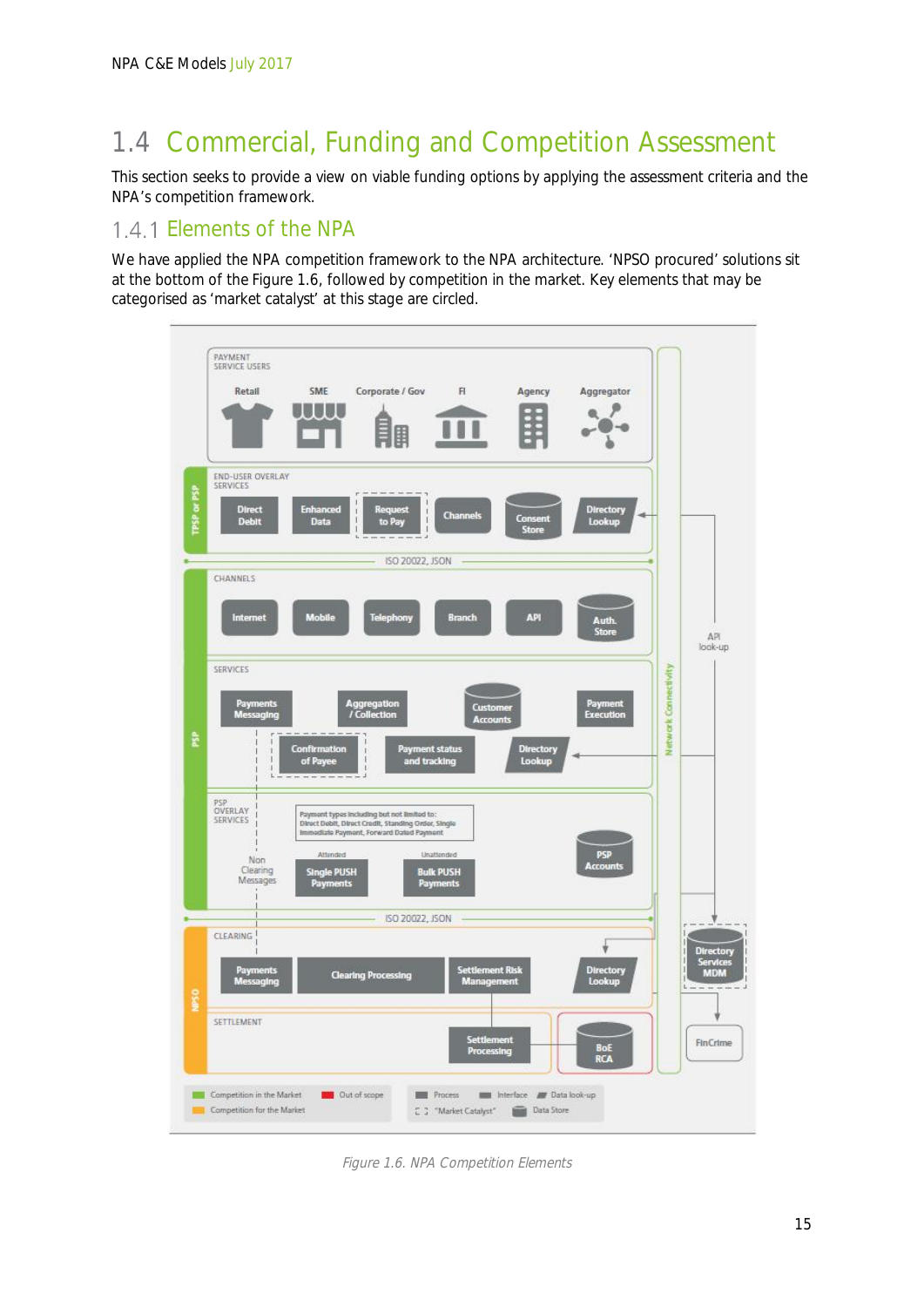## 1.4.2 Assessment of the NPA's Competition Categories

This section applies the assessment criteria we outlined in 1.3.4 to two types of competition categories we outlined in 1.3.1, 'NPSO procures' and 'market catalyst', in order to identify appropriate funding models. In addition, we identified a number of risks and their 'deal levers'.

### 'NPSO procured' Considerations

We understand NPA elements falling within this category pose high systemic risk. Splitting the clearing and settlement contract into multi-vendor deployment could help mitigate the spread of systemic risk.

Since the resilience and stability of these elements is critical, the NPSO is limited in the levers it can use to alter the level of **competition** of this market category. Barriers to entry are high since the solutions may only be provisioned by a single vendor for some elements. Splitting clearing into individual elements or running procurement with multiple vendors, may have an impact on competition.

The NPSO must take accessibility for smaller PSPs and FinTechs into account. This entails ensuring that the cost of access is kept to an acceptable price range, without necessarily relying on aggregators or direct access PSPs. Pricing model innovation represents a potential 'deal lever', whereby tiered pricing could provide greater inclusivity for PSPs and FinTechs. The NPSO should be flexible in its approach to pricing, maximising market adoption while limiting detrimental forms of cross subsidisation.

We foresee that the procurement of new solution providers on a fixed contract basis may have a negative short-term impact on operational efficiency where the infrastructure provider has changed and PSPs are required to implement system changes. The NPSO can consider setting up penalty systems with SLAs to control operational efficiencies of the service. If this is done, the NPSO must ensure it has the monitoring capabilities to enforce the SLAs.

We anticipate the **financial risk** for procured vendors to be low due to volume commitments from PSPs and the fact that these services are crucial to the functioning of the payments industry. Given that market solutions are likely to be large in scale, a limited number of vendors will possess the capital and capabilities to deliver these services. As such, the NPSO should consider allowing vendors to bid in consortia or work with financial investors to lower the risk of entering the market.

Vendors may have the potential to re-use intellectual property (IP) and sell services in other countries, especially if the IP developed is built on international standards. The NPSO could have a role in the control of future IP usage in the setup of licensing agreements, whilst the inability to re-use IP may impact vendors' interest in participating in the bidding process.

#### 'Market catalyst' Considerations

NPA elements falling within the 'market catalyst' model pose a medium to low systemic risk since the provision of these solutions is not viewed as critical to the functioning of the payments ecosystem. While elements within this category will be served competitively once the market has been proven, there is still some risk that established solutions might end up as 'for the market' solutions. As such, the NPSO could test solutions in its sandbox first on a small scale to enable multiple vendors to engage.

The 'market catalyst' model provides a key mechanism for the NPSO to increase competition within the market. Competition can be facilitated through consulting with multiple and diverse vendors to ensure the rules do not inadvertently favour one vendor. Commissioning industry research or the creation of sandbox environments should positively impact competition and innovation.

A large number of market participants should be consulted during the launching of new services or solutions to ensure **accessibility** for smaller PSPs is maintained. This ensures standards are achievable by a range of PSPs. And as noted above accessibility can be improved through thought leadership addressing key issues or testing new approaches in the sandbox.

The 'market catalyst' model is not driven by standard demand, supply and competition rules and might fall behind the market in terms of efficiency. Development of solutions and bringing them to the market are dependent on collaboration between vendors and the NPSO's funding reserves. Learnings from previous roll-outs detailed in section 1.3.3 will help mitigate this risk.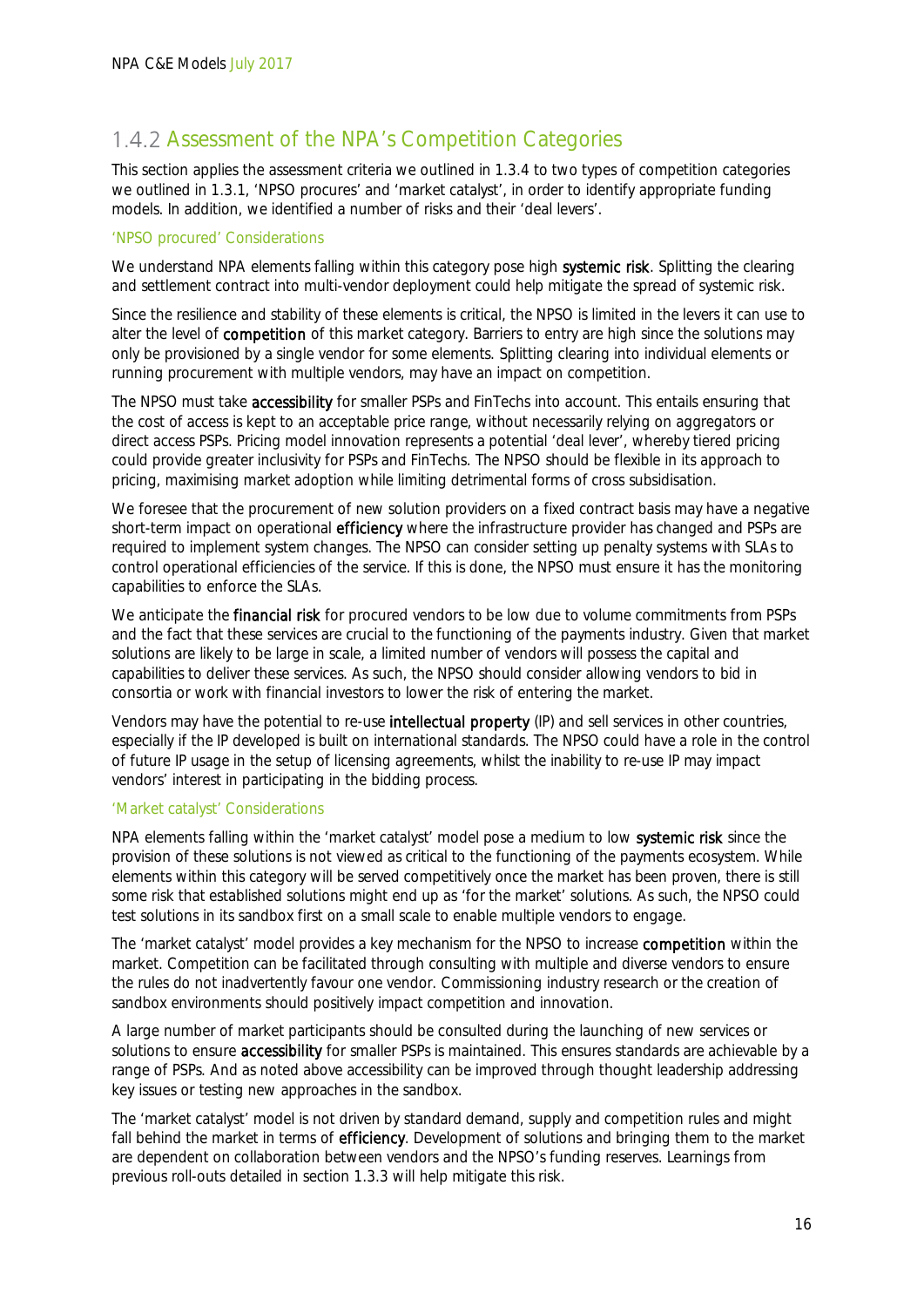In comparison to 'NPSO procured' solutions, there is increased financial risk within the 'market catalyst' category due to the uncertainty of the market demand. Financial risk can be limited with a phased approach to investing to prove market demand with minimum required investment.

There is increased scope for the NPSO to retain intellectual property (IP), which may be beneficial in promoting competition, for 'market catalyst' solutions. The NPSO then has the option to set up legal structures to retain IP and recover its initial investment if the market has been proven.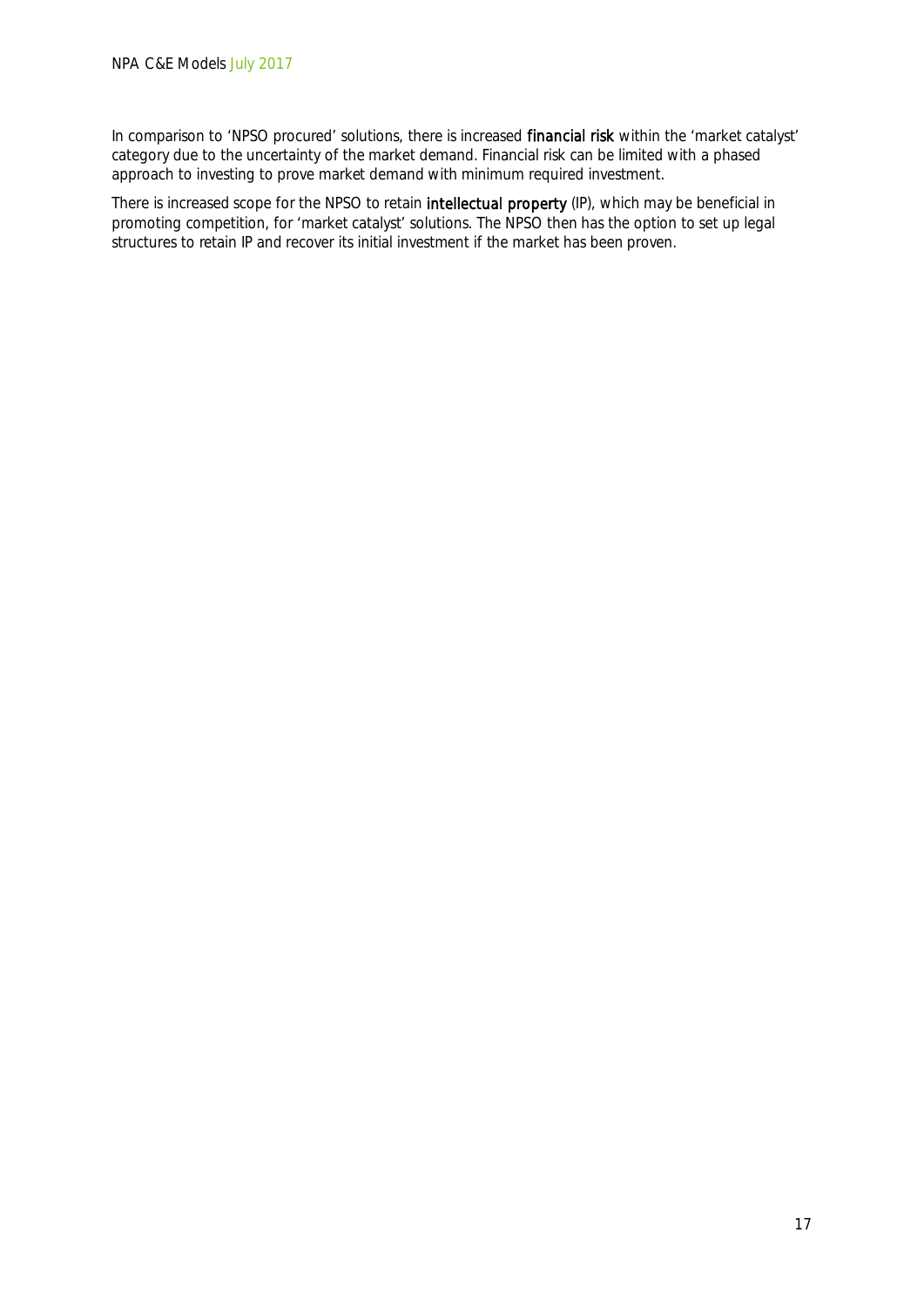## 1.4.3 Commercial Considerations for End-User Solutions

To provide a view on the competitiveness and commercial approach to the proposed end-user solutions presented in this paper we have focused our attention on two solutions: Request to Pay and Assurance data - Confirmation of Payee (CoP). Remaining subcomponents of Assurance Data and Enhanced data are not discrete architectural elements and thus are not suited to this analysis. The Realtime balance component lies entirely in the competitive domain of the PSPs and vendors.

#### Request to Pay

Several solutions already exist in the market that offer Request to Pay functionality (e.g. pay.me from Monzo and Receive on Pingit). These solutions however, lack interoperability, are non-standard, and cannot be used on all schemes. This has been one of the hindrances to Request to Pay being adopted and attaining ubiquity. The Forum is seeking to address the detriments identified and drive ubiquity by setting out a minimum standard that allows competitive market solutions that are interoperable, ubiquitous and easily recognised by end-users.

Initially we expect the NPSO to be involved in publishing the minimum standards for Request to Pay as well as proving demand in the market for this solution. This strongly aligns to our 'market catalyst' category. Once demand is established, it is assumed it will move into 'NPSO accredited' competition.

To ensure successful funding and product roll-out, we foresee three main parties being involved – the payee (corporate, utility company or individual), payer and a Request to Pay service provider (vendor, PSP or TPSP). The NPSO can draw upon the findings in the single-channel framework presented in section 1.3.3 in order to best catalyse Request to Pay.

To support Request to Pay the Forum has conducted numerous interviews with corporates, the outcome of which suggests that there could be demand among them to develop such a product and offer it to their customers. The design of Request to Pay has also been developed through working groups to ensure that potential problems that arise from, for instance, 'late payment' or 'non-payment' have been addressed within the current proposition.

#### Confirmation of Payee

Confirmation of Payee (CoP) can be classified as a 'market catalyst' solution with the intent to move to 'in the market'. It is crucial that the CoP solutions, which can be developed internally or offered by vendors, are interoperable between PSPs and comply with the same standards.

CoP creates positive benefits for end-users and market participants. The solution is largely dependent on universal acceptance among the PSPs and thus the NPSO should learn from the findings in the singlechannel framework in section 1.3.3 (e.g. collaborative approach). Furthermore, market participants will be able to build on CoP to both innovate and address a major detriment identified in the current systems, including the fraud identified by Which?'s supercomplaint.

#### **Others**

Both Payment status tracking and Enhanced data are capabilities which will be developed as inherent functions of the NPA on the underlying infrastructure. The delivery of actual services and innovation on top of this architecture will be dependent upon the PSPs.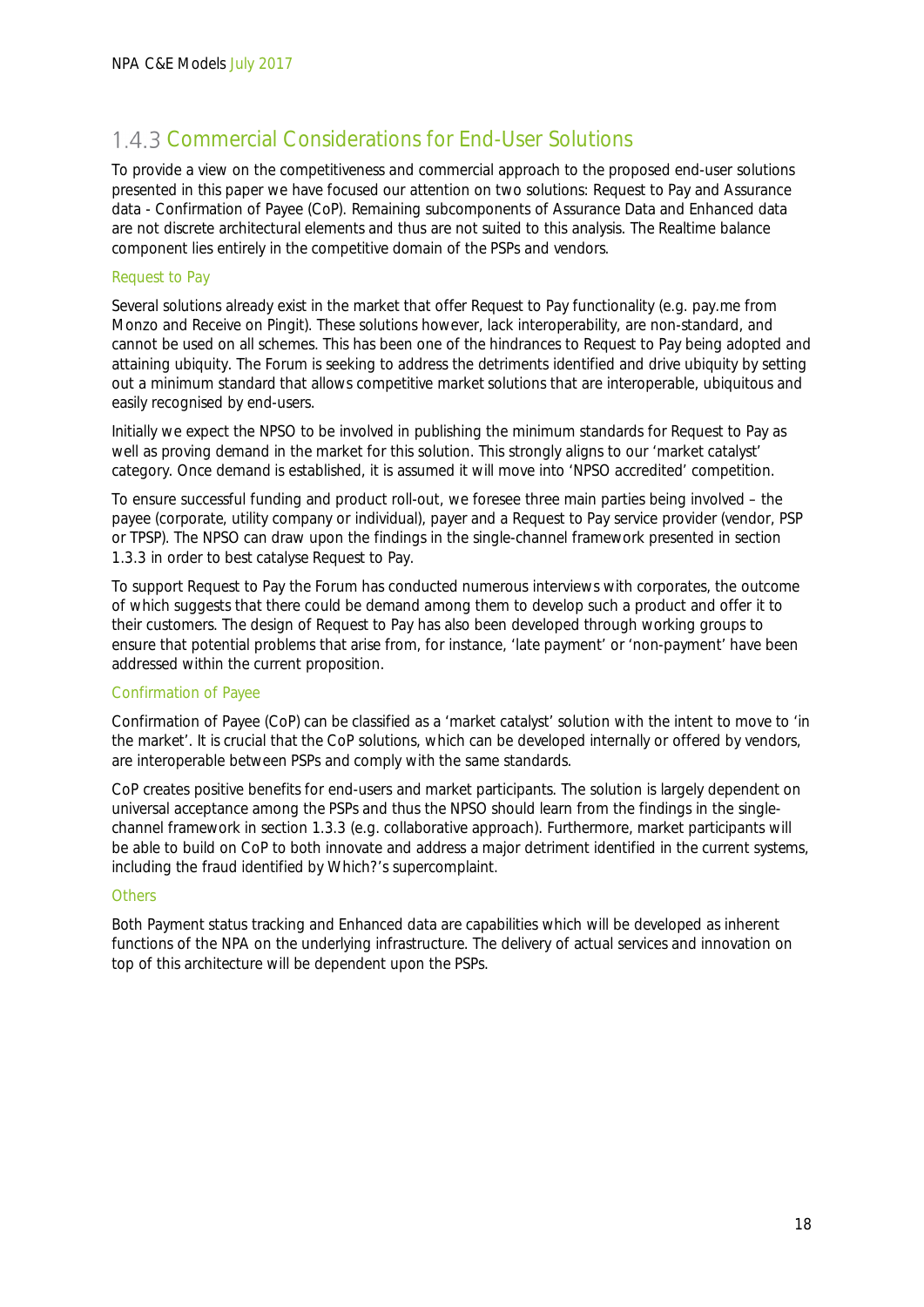### 1.4.4 Funding Stakeholders

The NPSO has access to a diverse range of investors. We have identified four major stakeholder categories which are most likely to be interested in financing solutions within the NPA based on evidence in the payment industries in the UK and abroad:

- Vendors
- Financial investors
- Retail investors
- Other market participants

The NPSO itself may also choose to fund initiatives.

#### Vendors

Vendors enter into a managed-service contractual agreement with the NPSO to design, build and operate a service according to upfront agreed SLAs and rules in a vendor finance model.

Vendors are motivated by the prospect of entering into a financing agreement granting strategic access to the UK payments market, and gaining market share over competitors.

Vendors can fund the proposition over its full lifecycle from inception to its fully scaled state. Therefore, we expect vendors to take a longer-term view as to the pay-back period and overall return due to their potentially lower cost of capital than for example, financial investors.

The NPSO may consider that vendor financing for central infrastructure elements is suitable only for large players since others may lack the capital and skills to deliver large scale solutions. Smaller vendors will be encouraged to participate in the NPA and may bid in consortia to deliver larger scale solutions. The 'sandbox' may provide a useful environment within which to incubate new vendors.

A risk the NPSO faces with vendor financing is that vendors may reuse existing technology rather than providing best in class solutions once they have won the contract. The NPSO must consider appropriate arrangements to mitigate these issues, such as SLAs. Should the NPSO wish to take more ownership of the NPA's intellectual property this could have an impact on vendor financing.

#### Financial Investors

Financial investors can finance the creation of a market solution directly for the NPSO or for vendor(s). We anticipate their investment motivations to be driven mainly by maximising value from their investment. They are mostly interested in the prospect of business growth, with an ultimate objective of provisioning a sound business model to maximise value upon exit in a timeline of three to seven years. They will place emphasis upon the strength of the management team, achievability of the business plan and associated risks to deliver their required returns.

There are varying appetites for financial risk depending on the stage of the investment lifecycle and the type of investor. Table 1.2 details the investment size differences between investor type, their return requirements and maturity of businesses they invest into. Early stage and venture capital (VC) investors are most likely to finance the design and build stage.

Private equity and infrastructure investors are more likely to invest in established businesses that generate positive cash flows. Due to a perceived lower risk, they look to invest larger amounts of money for a longer period of time.

On the other hand, debt funds have different risk appetite and investment requirements than equity investors. Debt investors are looking for a fixed return and are unable to take equity risk. Therefore, they only consider investing into established cashflow generative and repeat revenue businesses.

The NPSO should consider the exit process when provisioning investment from financial investors. For example, sale processes must be run as wide auctions to ensure no preferential follow-on treatment is granted through investor choice.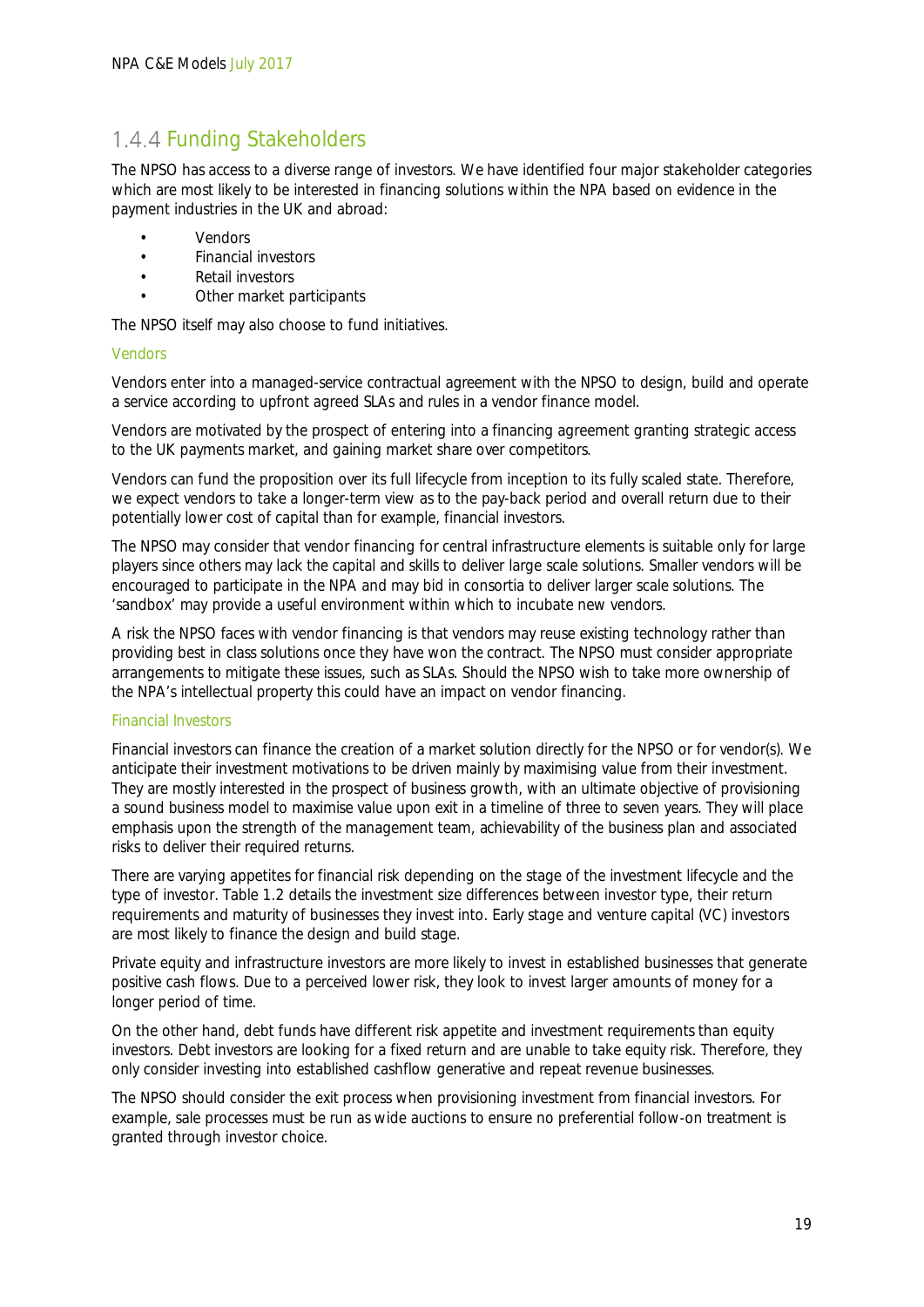Furthermore, the public perception of private capital and the potential large returns achieved should also be considered. The relationship between financial investors and the vendors providing solutions should be clearly defined with the NPSO's objectives in mind.

| <b>Investor Type</b> |             | <b>Business Stage</b>                    | <b>Rates of</b><br><b>Returns</b> | <b>Invest. Term</b> | Approx.<br>Quantum        |
|----------------------|-------------|------------------------------------------|-----------------------------------|---------------------|---------------------------|
| Early Stage          |             | Start-up, seed, early<br>development     | 50-70%                            | 1-3 years           | Up to £5m                 |
| Venture Capital      |             | Growth and expansion                     | 40-60%                            | 5-10 years          | £5m to £10m               |
| Private Equity       |             | Established, scaling, cash<br>generative | 20-30%                            | 3-5 years           | From £20m to<br>over £1bn |
| Infrastructure       |             | Fully scaled, cash<br>generative         | 10-15%                            | 10-20 years         | From £500m                |
| Debt                 | Senior Debt |                                          | $3 - 5%$                          | 3-5 years           | Up to £25m                |
|                      | Unitranche  | Fully scaled, cash<br>generative         | $5 - 8%$                          | 5-6 years           | $£25m+$                   |
|                      | Mezzanine   |                                          | 10-15%                            | 3-5 years           | $f10m+$                   |

Table 1.2. Illustrative Investor Profiles

### Retail investors (Crowdfunding)

Another funding source is crowdfunding which has been gaining strong traction in recent years across various sectors. People invest through crowdfunding platforms to test new products, identify new investments and be at the forefront of innovation.

The benefit of using crowdfunding is the opportunity to either raise funds against equity or pre-pay for a product delivered in future. Crowdfunding, unlike other funding sources, provides a fundraising campaign targeted at end-users (customers).

Crowdfunding requires strong in-house marketing and public relations capabilities to build a successful campaign. Due to the customer-centricity, overlay services might be more suitable for funding than noncustomer centric solutions, e.g. clearing.

#### Other Market Participants

Since the NPA will work to benefit the broader payments ecosystem and stakeholder community, the PSO DG report suggests that there may be instances when market participants (such as PSPs, FinTechs, industry bodies etc.) propose beneficial changes to the solutions or design. In these cases, the market participant(s) would fund the NPSO effort to amend the standards and deliver change.

The risk in this model is that incumbent market participants are more likely to be in a position to propose and pay for changes which are advantageous to them. In this case, the NPSO would have to ensure that any proposed alterations would not work to the detriment of other market participants by limiting competition or access to payment services and systems. These kinds of funding arrangements must not be used to negotiate changes to make the governance structure less independent.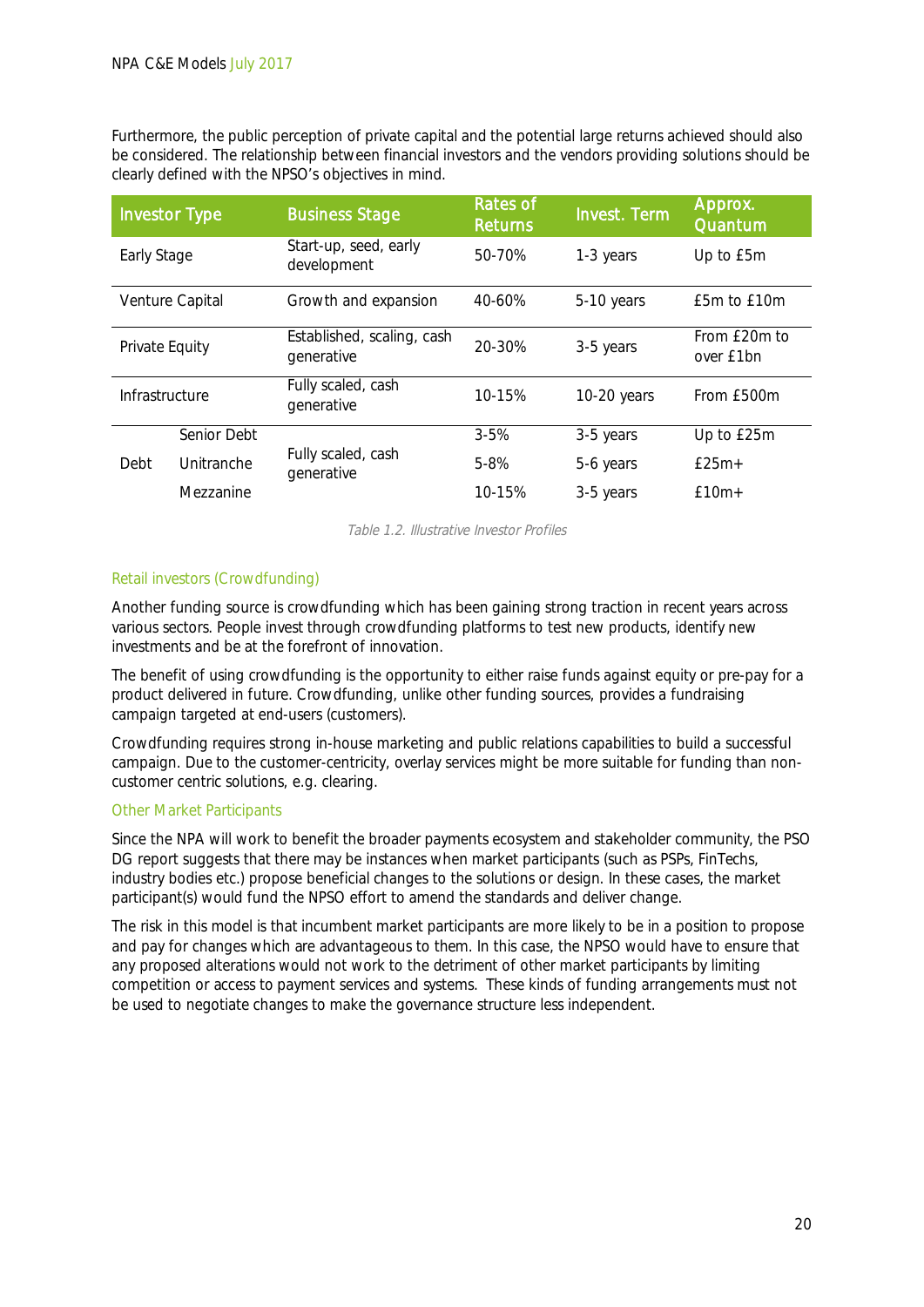### NPSO

The NPSO could invest in developing an element from its R&I budget. There may be instances where the NPSO may choose to fund certain NPA elements beyond the R&I development threshold which would require an additional funding source.

In this case, the NPSO secures finance and offers a build and operate contract to a vendor. It may therefore need skill sets to enable this.

The NPSO should be aware of the risks of the funding of 'NPSO procured' solutions and avoid instances where it would act as a driver of a monopolist market. It must not stifle competition or innovation in overlay services.

### 1.4.5 Financial Instruments Viable for Funding the NPA

The NPSO has a number of financial instrument options available depending on the stage of solution maturity. There are three main ways to fund any NPSO efforts: self-fund with existing resources, raise external debt or equity investment from public or private markets.

To raise equity, we envisage that the NPSO would create a subsidiary that would sell equity to a financial or strategic investor, such as an investment fund. Equity raising is beneficial since it can be used across all lifecycle stages of a business even when there may not yet be positive cash flows. The NPSO should however, consider the overall cost of this financial instrument, as well as the level of control of equity stakeholders. Lining up financial investors across early (Venture Capital) as well as late (Private Equity or Pension funds) stages upfront can help limit the risk of delivery. This is aligned to the findings of the PSO DG report which described the sources of funding for the NPSO in further detail.

Debt can be raised from a bank (senior debt) or debt fund (unitranche or high yield bonds). This instrument would bear the advantage of limiting the influence of funding providers on the governance and operation of the service. Debt financing may not be appropriate for certain parts of the payments lifecycle but for more established products with a clear cash generative profile. Unitranche and high yield bonds providers may be more suitable than bank's senior debt to support the investment into future growth. The NPSO should also consider the effect of debt financing and interest repayments on cash flows, anticipating any constraints.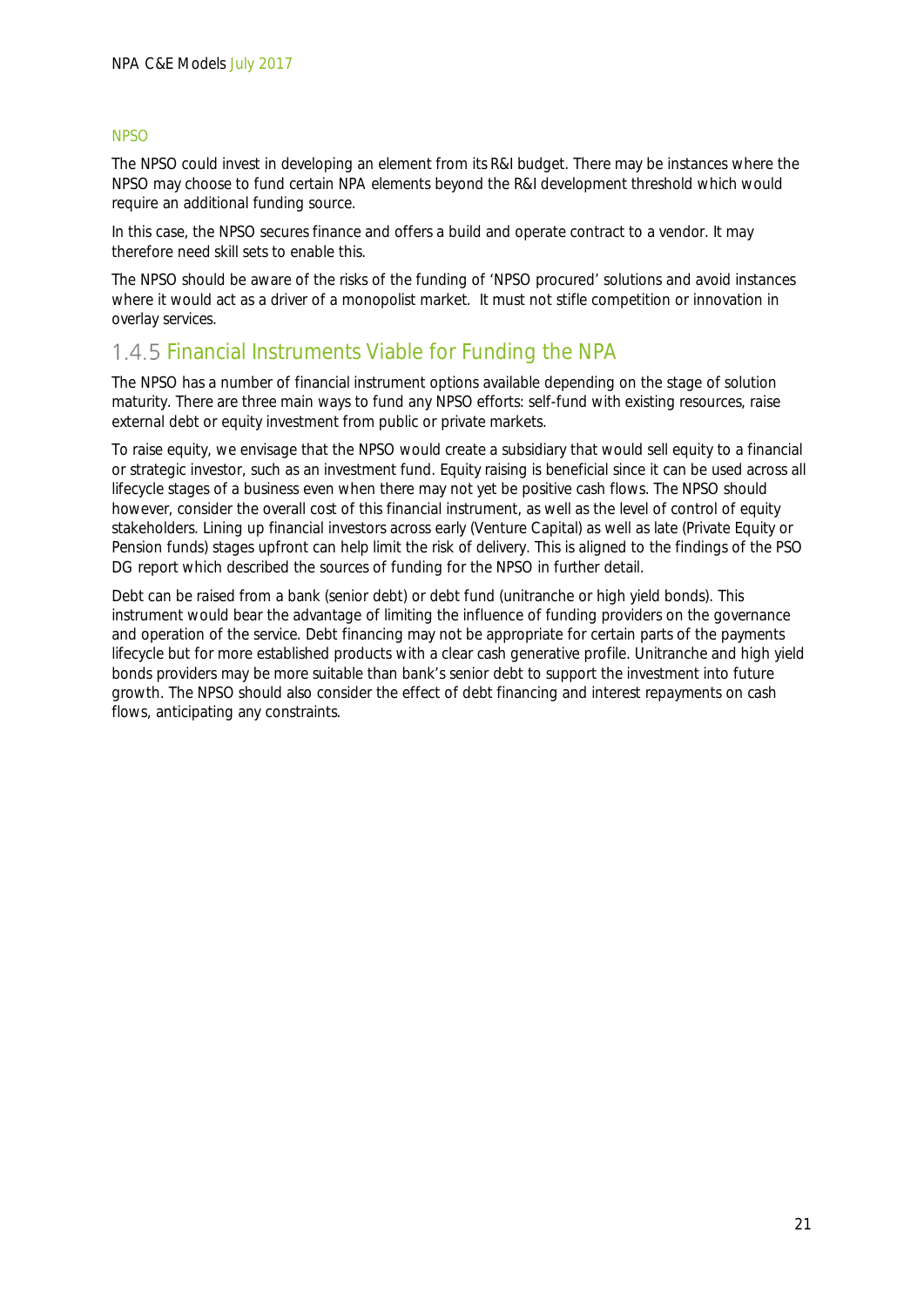# 1.4.6 'Deal Levers'

The following section provides 'deal levers' against our assessment criteria, building upon the analysis of various investor types and financial instruments.

Each 'deal lever' provides a way of reducing potential risks relating to each of the criteria but may have an impact on other areas of the assessment criteria. For instance, it may be possible to use a deal lever to reduce systemic risk but in doing so decrease competition.

| <b>Assessment</b><br>criteria | <b>Indicative Deal levers</b>                                                                                                                                                                                                                                                      |
|-------------------------------|------------------------------------------------------------------------------------------------------------------------------------------------------------------------------------------------------------------------------------------------------------------------------------|
| Systemic risk                 | Setup contractual SLA's with penalty-pricing to ensure strong service delivery.<br>$\blacksquare$<br>Split procurement contracts into smaller elements.                                                                                                                            |
| Competition                   | Setup 'Chinese walls' between infrastructure and overlay services provided by<br>the same party.<br>Temporarily prohibit access to overlay services market for infrastructure<br>providers.<br>Incorporate innovation as an evaluation factor for procurement of services.         |
| Accessibility                 | Setup consultation channels with wider payments community to ensure open<br>access.<br>Set standards, that investors will comply with, which will consider access to the<br>market for all PSPs (small or big).                                                                    |
| Efficiency                    | Explore Joint Venture (JV) structures for procured services to grant efficient<br>service delivery.<br>Set up standards that will enable efficient service delivery by a wider group of<br>vendors.<br>Use governance structures that enable NPSO services oversight.              |
| Financial risk                | Volume guarantees set by users (PSPs) to limit investment risk.<br>$\blacksquare$<br>Allow investors to form consortia or bid with financial or strategic investors<br>backing.<br>Limit risk of future solution by building standards, customer research and vanilla<br>products. |
| Intellectual<br>property      | Utilise licensing agreements to protect the NPSO IP ownership.                                                                                                                                                                                                                     |

Table 1.3. Illustrative 'deal levers'

In order to mitigate the risks associated with systemic risk, the NPSO should ensure investors and service providers are credible and capable to deliver. The NPSO should only offer contractual arrangements which ensure vendors fulfil the NPSO's design and facilitate increased competition in the overlay market. Contractual arrangements should bear this in mind, and should ensure that financial investors are limited in their ability to create barriers to competition and innovation. Therefore, the NPSO should have internal resources able to handle the evaluation of investors and vendors.

Vendors may have a competitive advantage in providing overlay services on the back of their 'for the market' contract. Constructing 'Chinese walls' between infrastructure and overlay services could be an option for the NPSO to mitigate this. Alternatively, the NPSO could consider prohibiting vendors from entering the overlay market for a short period to allow other providers to establish themselves.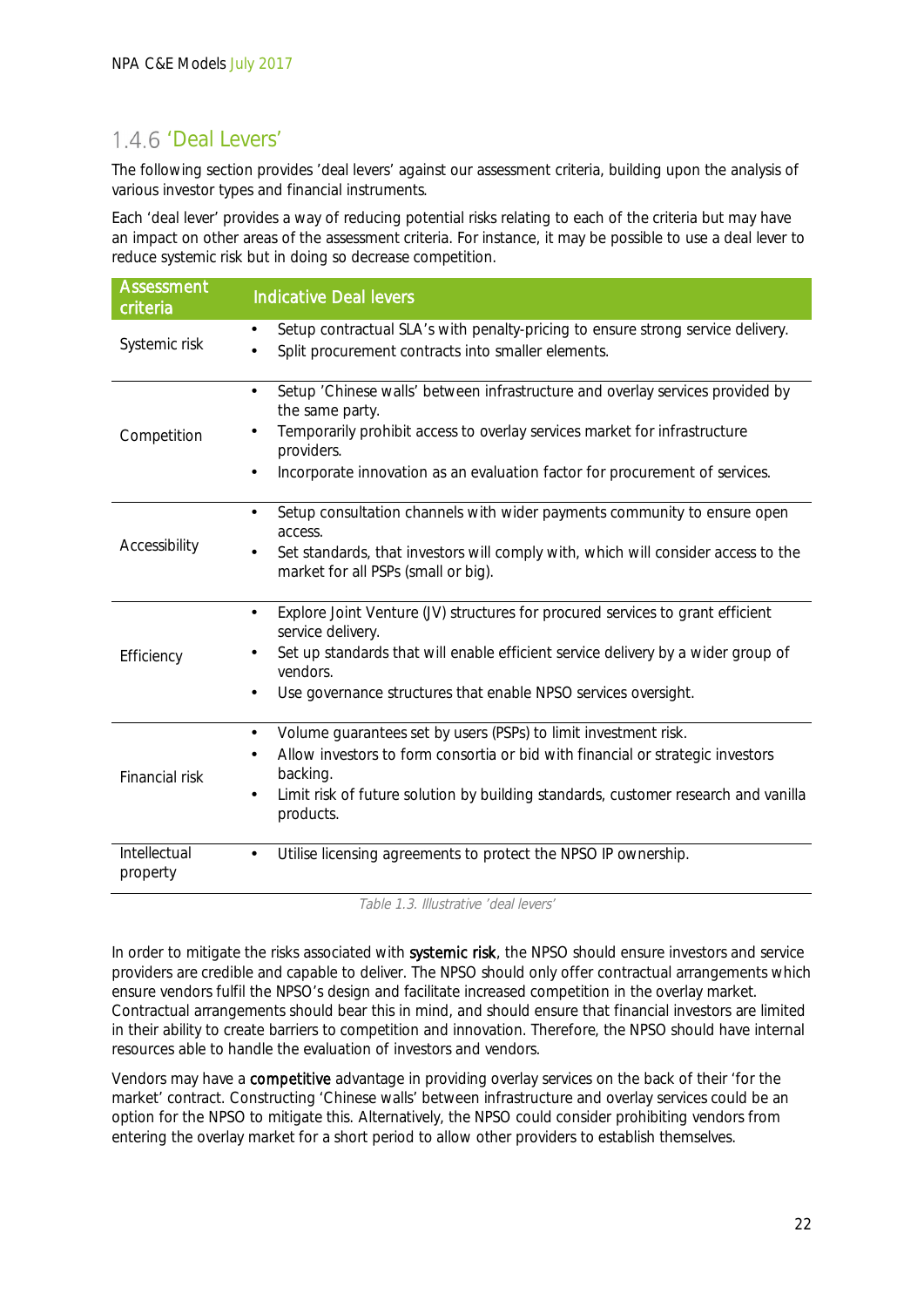The NPSO should ensure that vendor solutions will not limit access of other market participants, smaller PSPs and FinTechs. Increased consultation with smaller PSPs and FinTechs will be necessary to ensure any standards for access are suited to their needs.

To ensure efficient service delivery, the NPSO should consider governance structures which enable oversight of the service. This will require negotiations with investors and the NPSO will need internal resources to handle the workload. Alternatively, the NPSO can consider Joint-Venture (JV) structures where the vendor (service operator) is not restricted in its operations by the financial investor's interest in increasing investment returns. Financial risk per party can be split if investors bid in consortia or in hybrid models (e.g. cooperation with strategic or financial investors).

Lastly, the NPSO should consider licensing agreements that will ensure control over intellectual property and provide better control over the managed service. Strong restrictions on the usage of IP however might limit vendors' interest in providing a service and thus a balance between stakeholder interests has to be found. The NPSO should consider appropriate mechanisms to obtain the right skill set to monetise its value in other geographies or markets (if possible).

The NPSO can also consider bridging any knowledge gaps by contracting with vendors and external advisors, which brings with it a financial impact and dependencies. There may be instances where alternative hybrid models, such as joint ventures, may be the most appropriate option. This is most likely to occur if there is a requirement to diversify the risk of delivery amongst investors with different competencies.

In all cases, exit requirements for financial investors will need to be taken in to account.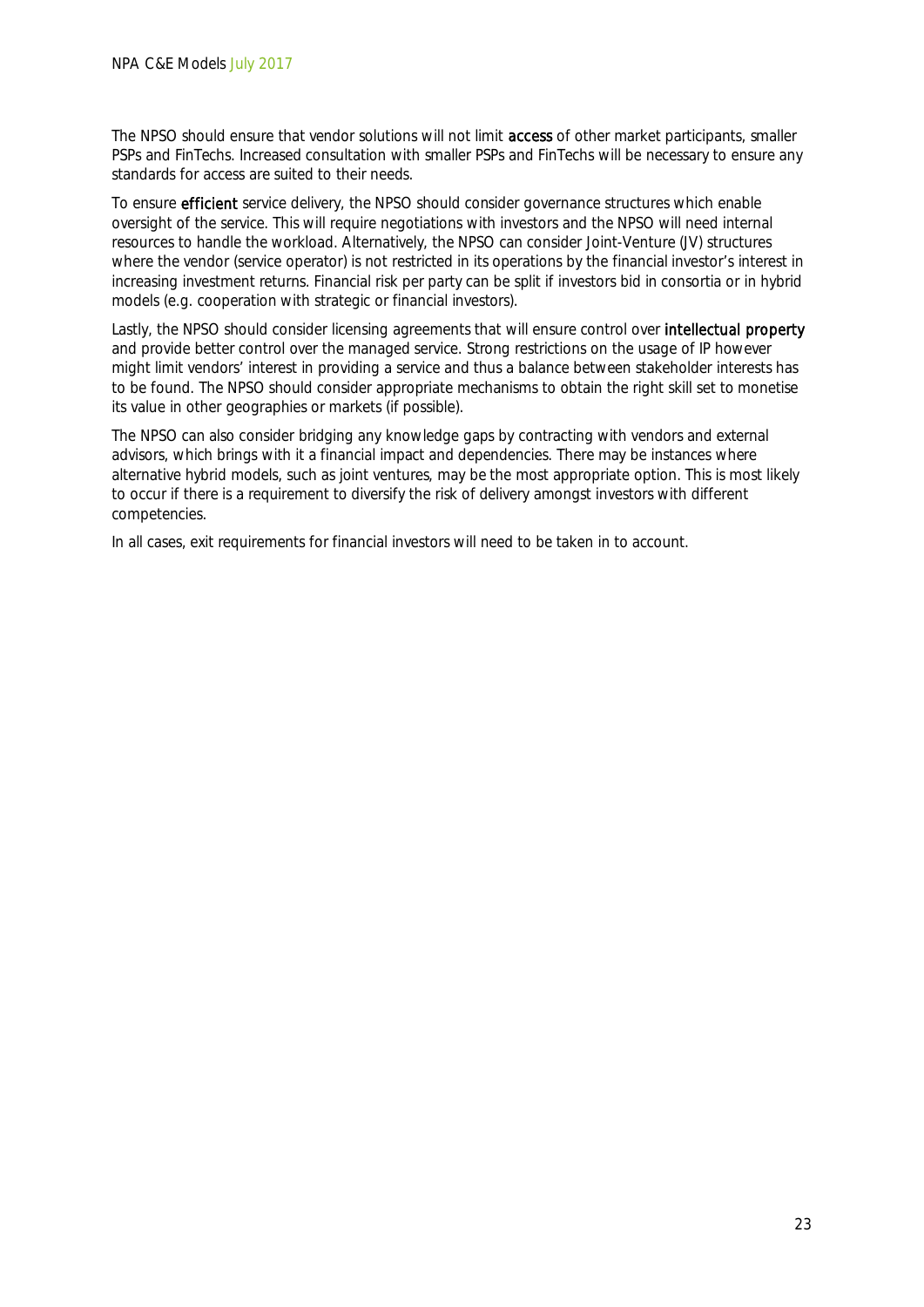# 1.5 Conclusion

A spectrum of funding options that the NPSO can consider has been identified. The NPA represents an opportunity, not only for vendors, FinTechs and small PSPs, but also for financiers that can enter this dynamic market.

We believe there are four NPA competition categories that cover NPA components, two of which will be funded competitively by the market. For the other two, the 'NPSO procured' and 'market catalyst', the NPSO should explore alternative funding options.

End-user solutions presented in this paper have been designed to foster competition and deliver benefits to the wider payments ecosystem. It is assumed that both Confirmation of Payee and Request to Pay will move from 'market catalyst' to 'in the market' solutions once the market has been established.

We have identified four types of potential investor (financial investors, retail investors, vendors and market participants) in addition to the NPSO. The extent to which NPA elements will be of interest to potential investors depends on the amount of risk, investment size and investor capabilities.

The NPSO has a wide selection of funding options to choose from for the delivery of the NPA and the funding does not need to be rigid or overly concentrated.

# 1.6 Next Steps

The Forum will consider the responses to this consultation and amend its commercial approach accordingly before preparing its final paper to hand over to the New Payment System Operator at the end of 2017.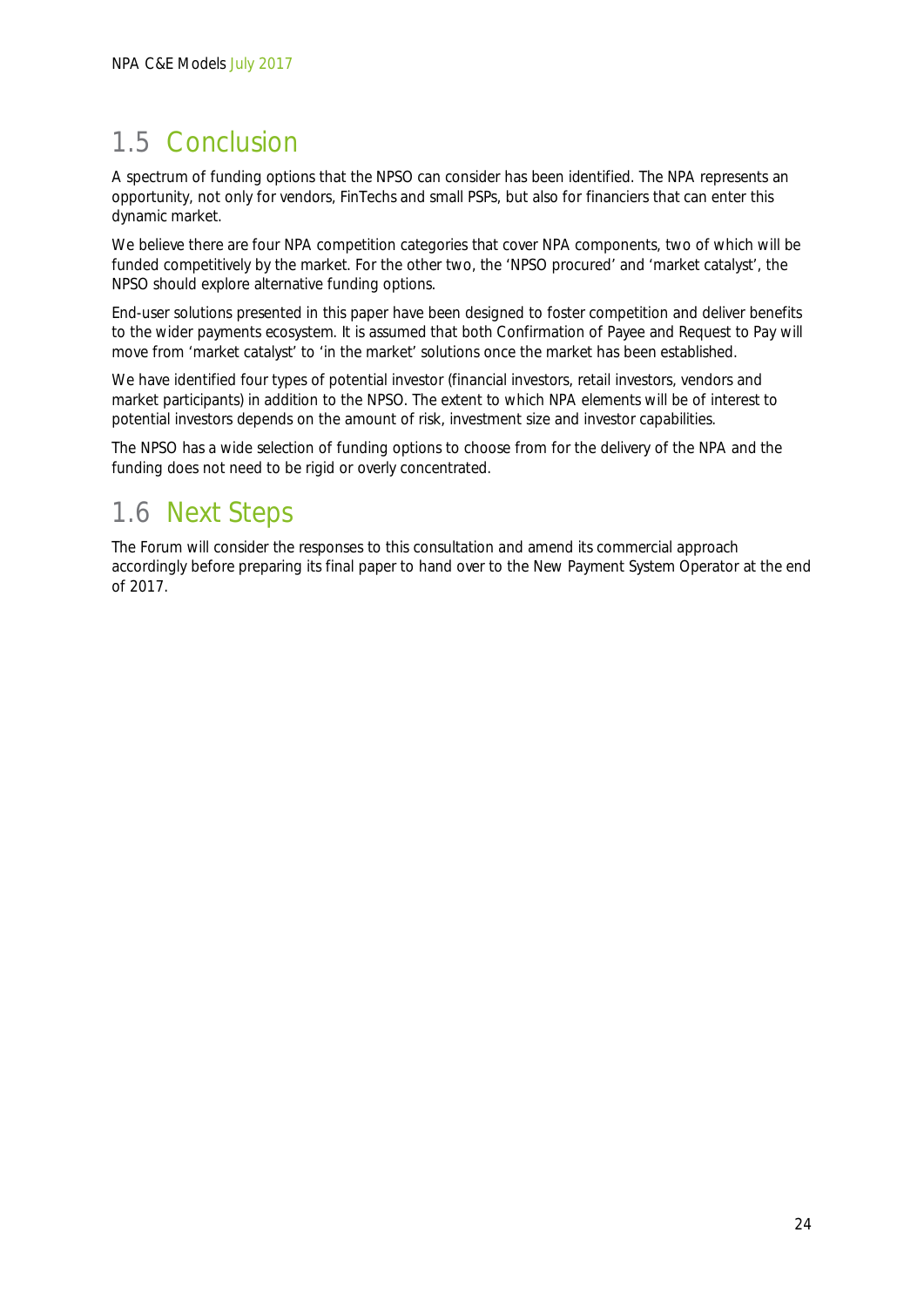# 2 Appendices

# 2.1 Current Financial Flows Between Participants in BPSL, C&CCCL and FPSL

In order to provide a foundational knowledge of the current commercial and economic arrangements between the PSOs, their participants, users and suppliers, this section details the current financial 'flows' between participants.

As it stands currently, the three PSOs depend on their participants/members for funding through a combination of transaction-based fees and, for some PSOs, calls on participant/members. Calculation of the relevant fees for each participant/member varies and depends on a few factors, such as volume and profile of transactions.

Bacs Payment Schemes Ltd (BPSL), Faster Payments Scheme Limited (FPSL) and Cheque and Credit Clearing Company Ltd (CCCL) operate on a not-for-profit basis by setting prices/tariffs to participants only to cover their annual operating and development costs.

### 2.1.1 Bankers' Automated Clearing Service (BPSL)

Bacs is the UK's low-value bulk system, owned at the scheme and operator level by Bacs Payment Schemes Ltd (BPSL). Products of this PSO include two main payment instruments: Direct Debit (a 'pull' payment used, for example, to pay bills) and Bacs Direct Credit (a 'push' payment used, for example, to pay employee salaries and benefits).

BPSL is a not-for profit company limited by guarantee, with operating costs recovered through a combination of membership fees and income through other services. BACS services are supported through the use of central infrastructure services (charges no. 1,2,3 and 4 in Figure 2.1), BofE's RTGS charges (charge no.6) and Payments UK's charges (charge no. 9) who charge BACS' participants directly. BACS charges its participants membership fees (charge no. 7); transaction fees (charges no. 1,3) which are equally split between payee and payer; Bureau approval scheme charges (charge no. 8) applicable for bureaux; and cost recovery charges for Payments UK services for supplying the right sort codes, billing updates and affiliates services (charge no. 9).

VAT is charged on services that are classified as value add payment services (e.g. CASS, Cash ISA transfer) on top of the core payment services (Direct Debit and Direct Credit) as per HMRC's taxation rules.

Settlement for Bacs and FPS moved from a collateralised loss-sharing agreement to full pre-funding of all participant liabilities with cash held in each participant's reserve account at the Bank of England (BofE). Bacs currently relies on its Members' approval and input for investment, who may or may not provide adequate coverage for new projects. The PSODG has noted that this may have an impact on research and innovation funding.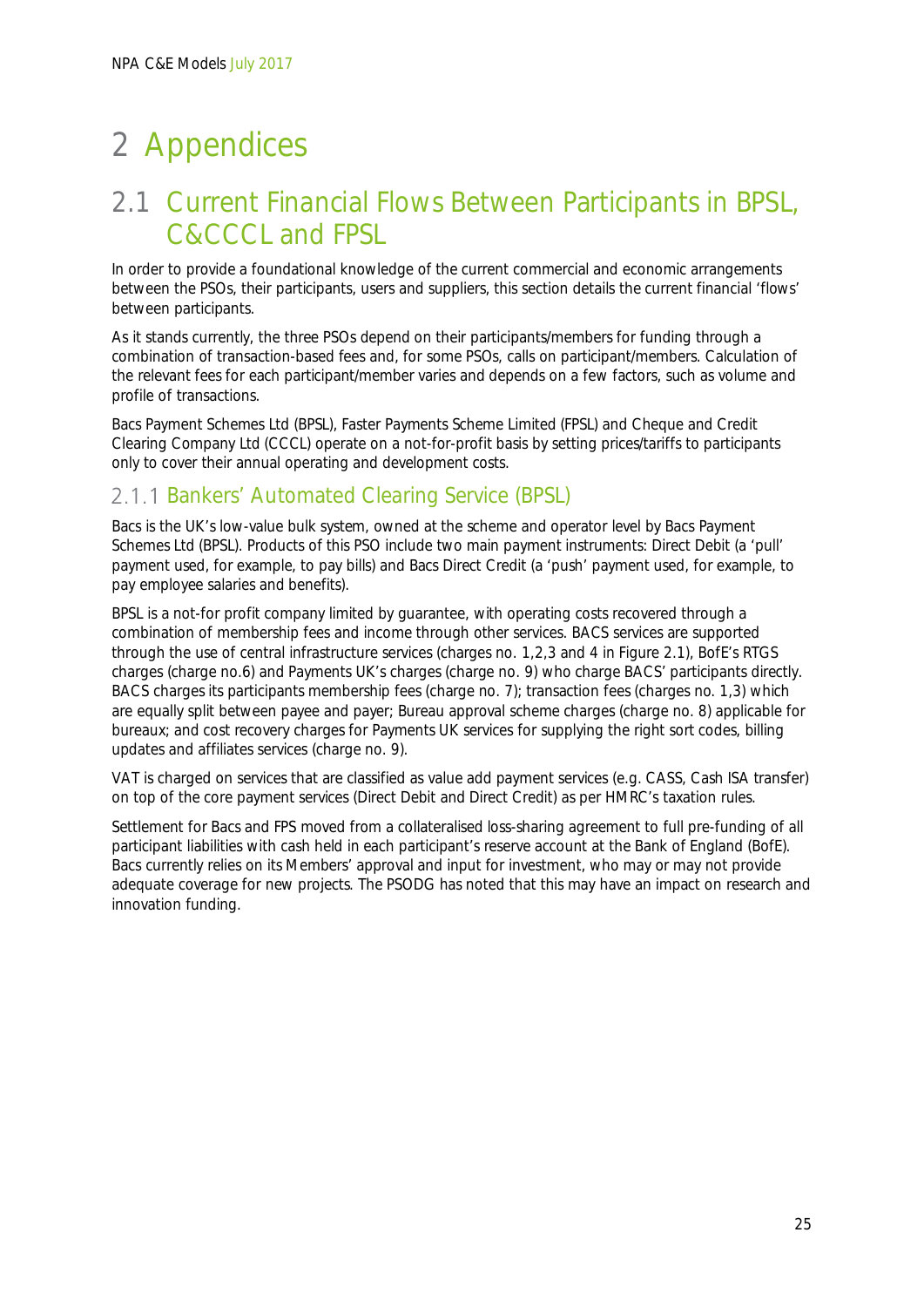

Figure 2.1. Bacs Financial Flows

# 2.1.2 Cheque & Credit Clearing Company (C&CCCL)

Cheque and Credit processes cheques and other paper instruments in England, Scotland and Wales, operated by the Cheque and Credit Clearing Company Ltd (C&CCCL). C&CCCL was founded in 1985 to co-ordinate more centrally a 300 year-old payment instrument, and is still relied upon by 2 million users each day who prefer to use cheques.

Processing a cheque in ICS requires a switch and a settlement participant. A switch participant is a C&CCCL accredited entity (e.g. bank, technology provider or even a sole trader) which processes cheques and is able to send the digital version of a cheque to ICS for processing and execution of payment. To operate as a settlement participant requires C&CCCL accreditation and an account at the Bank of England.

C&CCCL's objective with the setup of ICS is to lower the operating costs to process cheques and lower the barriers for smaller PSPs to offer cheques as a service to its clients. ICS' pricing mechanism allows participants to pay transaction fees by volume without any further membership and funding calls, thus lowering the barrier of entry. The transaction fee (single digit pence charge) charged by ICS is split equally between payer and payee. Other costs that the participants bear with the usage of ICS are connectivity charges via DTS. An alternative to DTS connectivity is a free of charge online portal provided as part of the ICS central infrastructure.

Unlike Bacs and FPS, which are both entities limited by guarantee, C&CCCL has a shareholder structure. Similarly to Bacs, the C&CCCL does not have a self-sufficient funding model and depends on its Members for investments. All C&CCCL services are part of the payment and no VAT.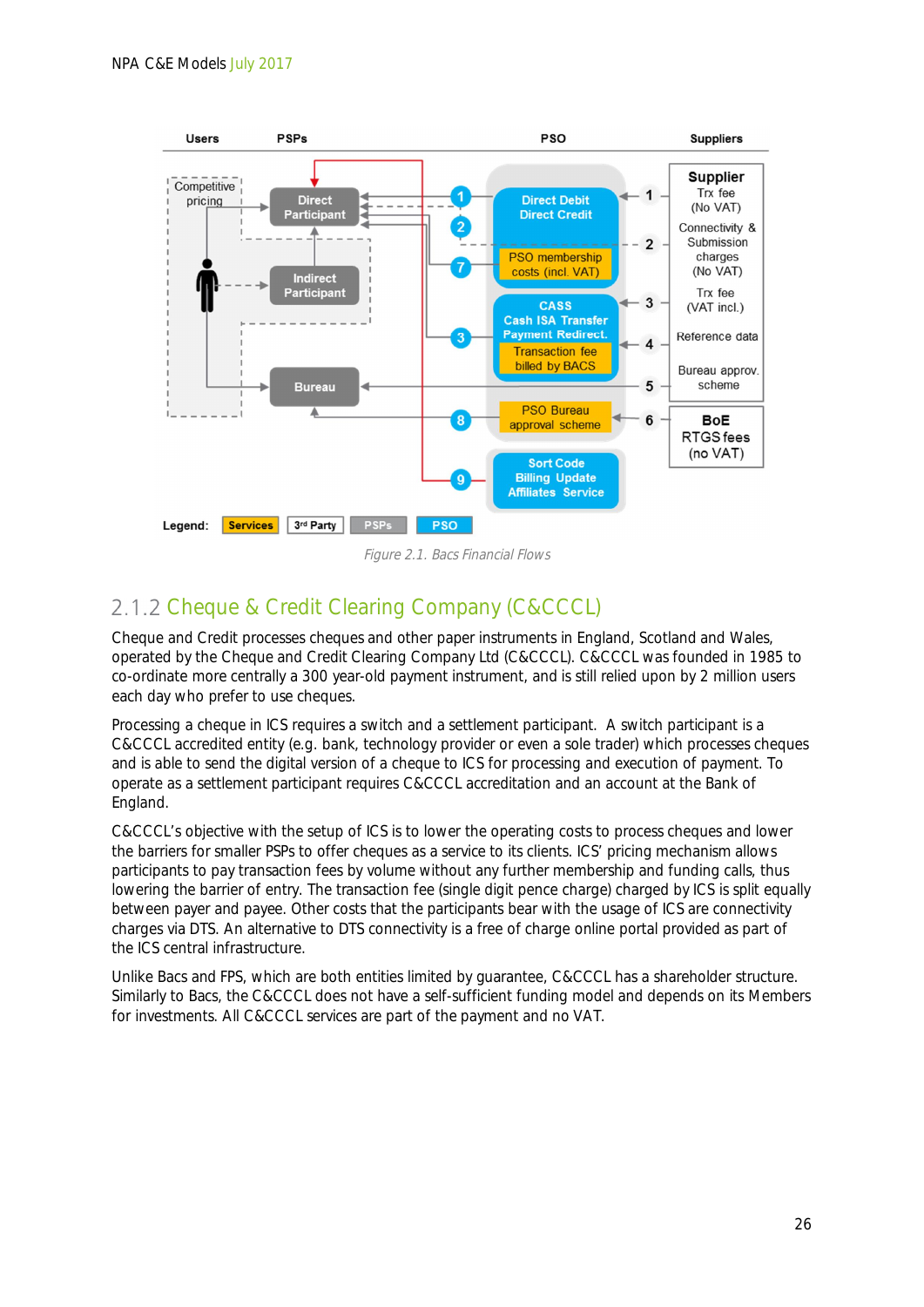

Figure 2.2. ICS Financial Flows

# 2.1.3 Faster Payments Scheme Limited (FPSL)

The Faster Payments service is the UK's 24x7, real-time retail payments provider, operated by Faster Payment Scheme Limited (FPSL). The Faster Payment service was launched in 2008 and became an independent PSO in 2012, having previously been a service line within CHAPS Co. It is recognised as a systemically important financial markets infrastructure (FMI) designated by HM Treasury, and thus falls under the oversight of the BofE. Virtually all mobile banking, internet banking and telephone banking initiated account to account payments in the UK are now processed through FPS as well as the bulk of standing order payments. Other than some merchant payments, FPS does not participate in card payments.

FPS currently procures core clearing and settlement services under a contract re-awarded in 2014, following an independent industry benchmarking process, expiring on the 30 June 2020.

FPSL operates on a cost recovery basis and aims to make no profit for distribution. FPS participants pay for all the costs of operating the system, whilst the amount paid by individual PSPs is directly proportional to their payment volumes processed in the system. FPSL has incorporated a research and innovation budget to allow the company to carry out projects with greater agility. This budget is funded from a mark up to the service transaction costs. The figure below outlines the current financial flows between FPS's suppliers, FPSL, PSPs and end-users.

FPSL provides core payment services (e.g. Standing Order Payments, Single Immediate Payments, Forward Dated Payments and Direct Corporate Access) to its participants which are exempt of VAT according to HMRC rules as payment services. The contracted central infrastructure provider for FPSL charges FPSL monthly core managed service fee and a network connectivity fee per PSP for their direct access. FPSL charges its participants fees for connectivity and transactions that cover all its outsourced technology costs, internal operating costs, and development, research and innovation costs.

FPSL charges its direct participants (and technical aggregators for some components) a transaction fee per volume of usage (charge no. 3 in figure 2.3) which is split in half between payer and payee, fixed connectivity charges per PSP (charge no. 4) and an FPSL overhead cost charge (charge no. 5) calculated based on volume usage per last half year per participant.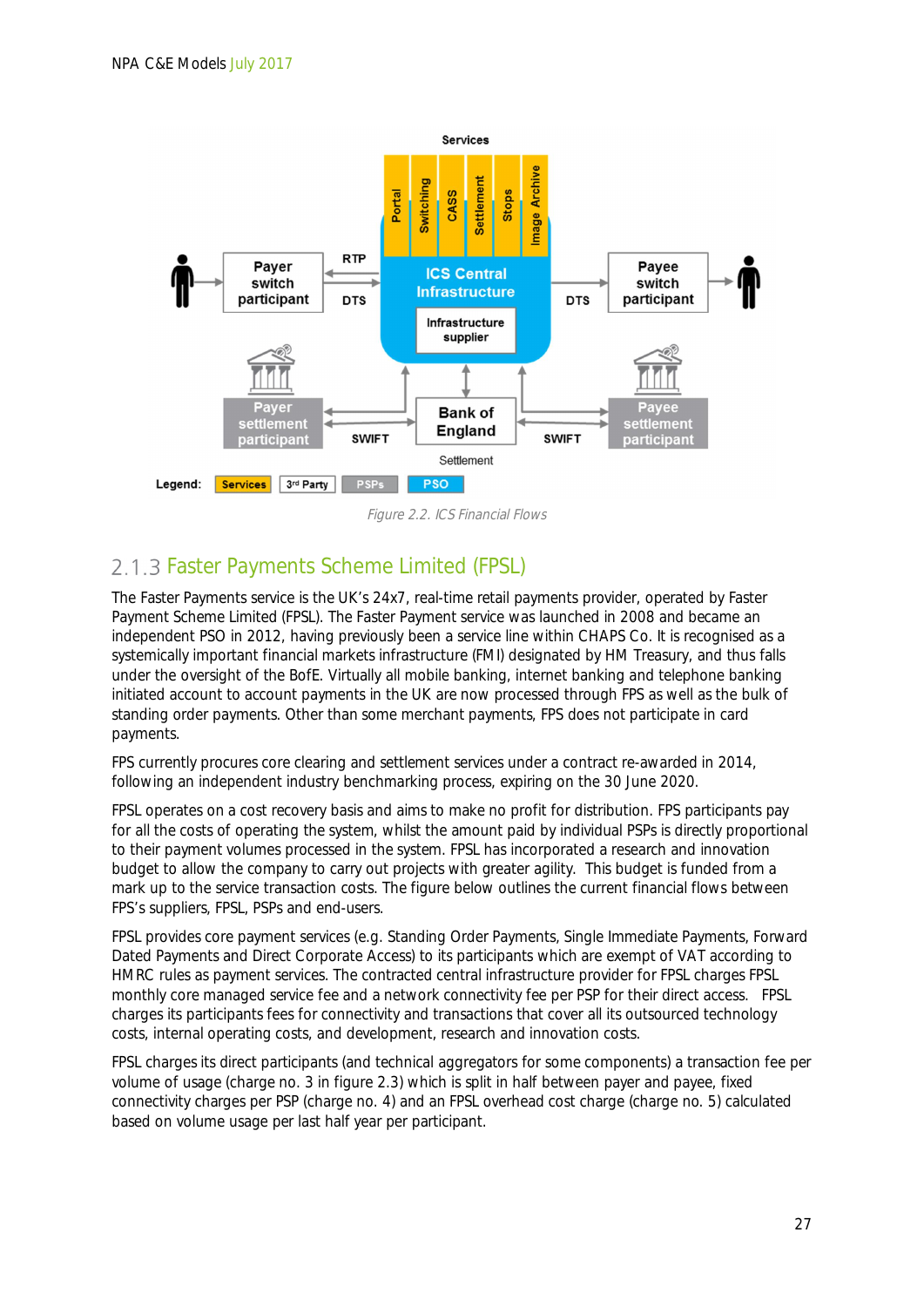Optional services (e.g. PKI services) of FPSL are VAT applicable and the central infrastructure services provided by the PKI technology vendor are passed through UTSP (subsidiary of FPSL) to its participants that use the PKI service.

Charges between the aggregators, PSPs and end-users are competitive territory outside of FPSL's and this consultation's scope.



Figure 2.3. FPSL Financial Flows

# 2.2 'Market catalyst' Model Risks

Whilst we understand that the role of the NPSO as a 'market catalyst' brings a number of benefits, we have anticipated a number of risks, and in turn have proposed mitigations.

In the first instance, we understand that there may be risks associated with raising appropriate awareness of the standards set by the NPSO. The NPSO needs to ensure that it has used all possible channels and opportunities to raise awareness of the standards amongst potential market entrants to encourage their participation and contribution to setting those requirements. This would ensure that any standards issued by the NPSO can be met by the vendors, whilst greater competition can be provisioned by a wider set of vendors.

As a remedy to this issue, the NPSO should seek regular consultation with the payments community by way of the Advisory Councils recommended by the NPSO DG to ensure that standards meet the expectations of end-users and can be met by participants. Further, the NPSO should maintain direct communication channels with a wide network of vendors to facilitate the transmission of knowledge about industry standards.

Within the market stimulation category, we have also identified a number of risks. In particular, there is a risk that the NPSO may unknowingly restrict innovation by narrowing the specifications for specific solutions. This could create barriers to entry for other potential market entrants if preferential treatment has been granted to vendors in a 'sandbox' environment. The NPSO should be aware of the potential consequences of over-specifying standards and should ensure any such standards can apply to a wide pool of vendors, thereby lowering the barriers to entry for innovation in and outside of a 'sandbox'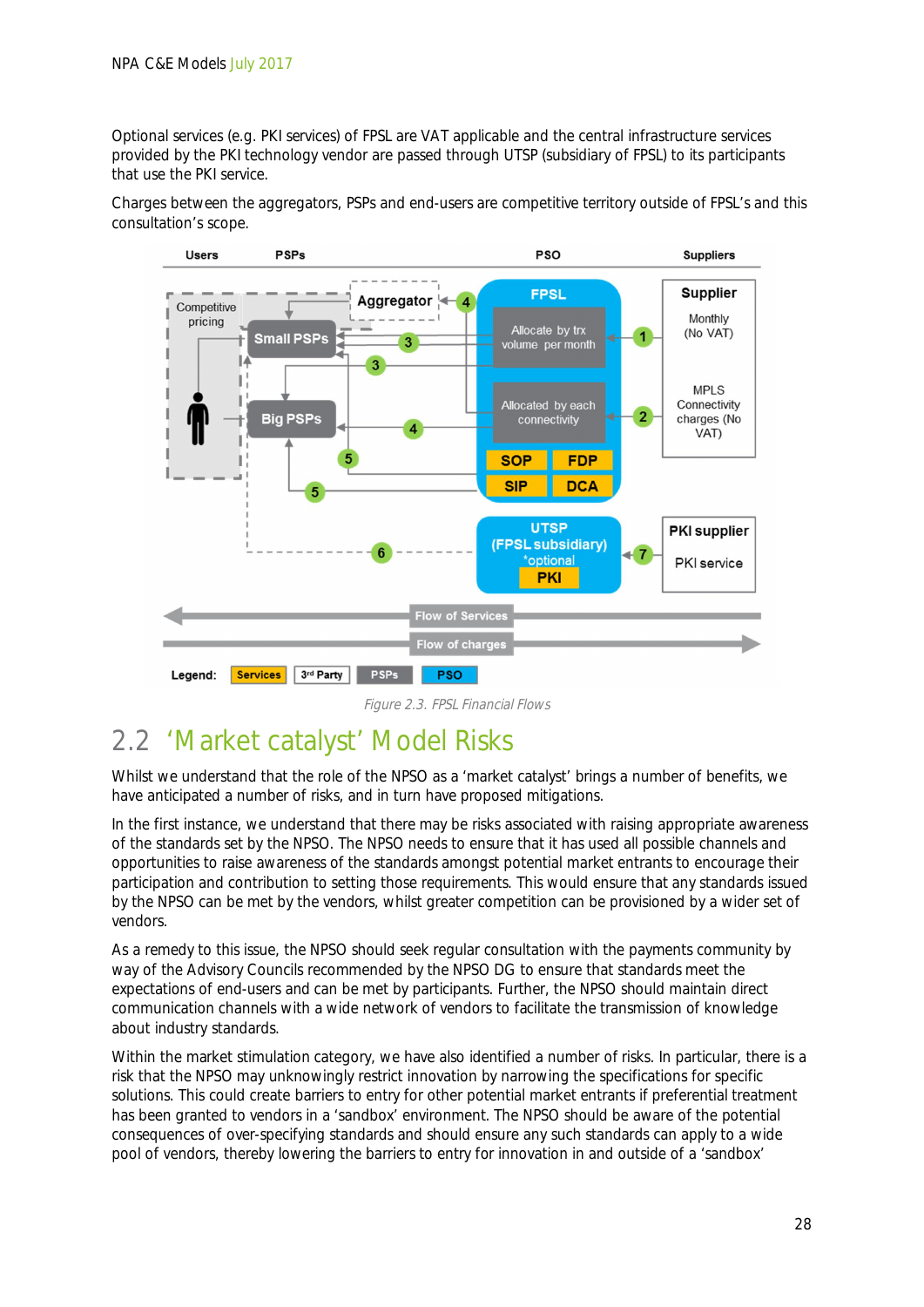environment. The NPSO should ensure maximum participation by regular consultation on requirements with the wider FinTech community and payments industry.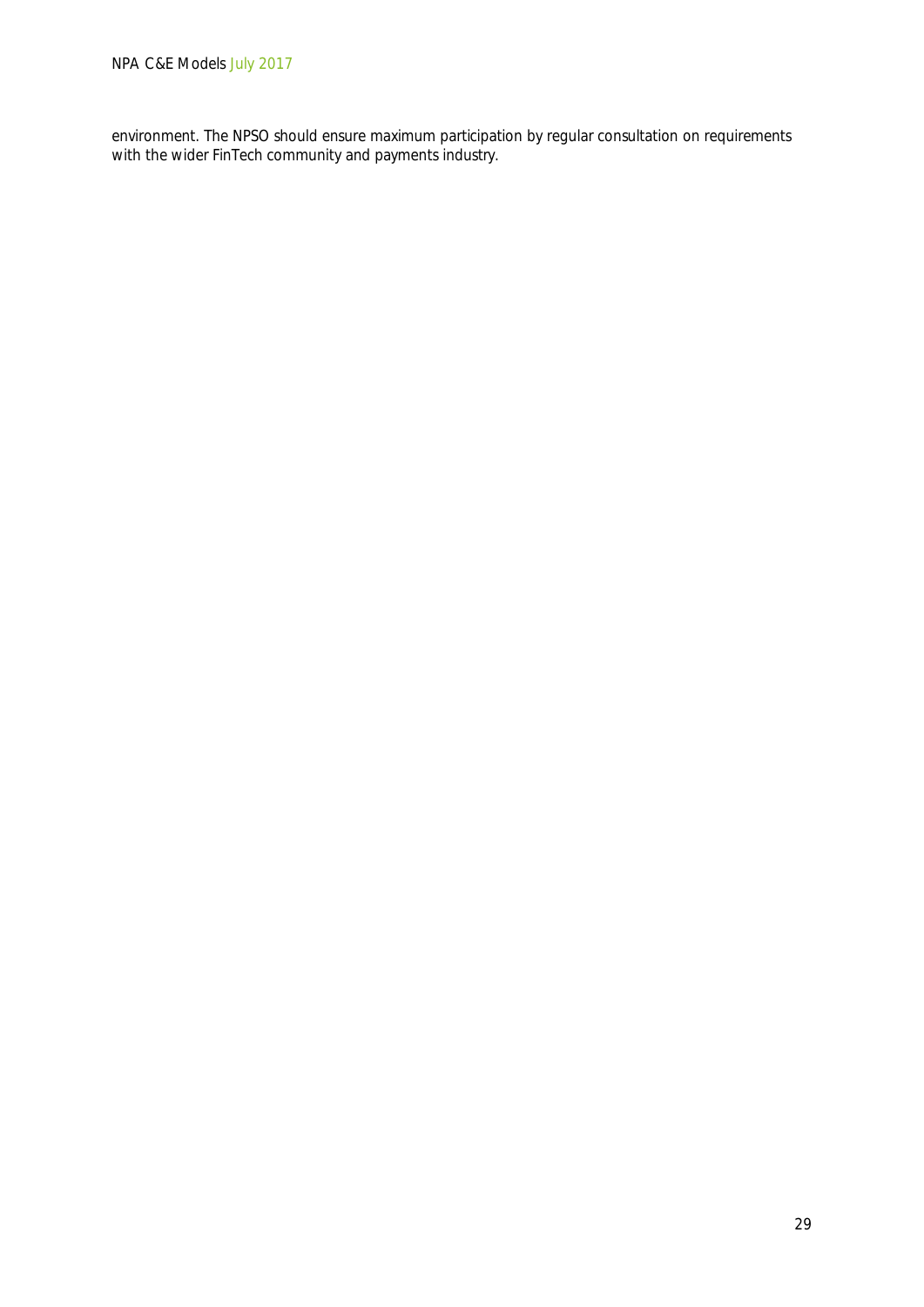# 2.3 Composition of the Advisory Group

The Forum currently consists of a Chair who is independent of the payments industry and 23 members appointed jointly by the PSR and the Forum Chair. This report was delivered by the following working group:

- 1. Faith Reynolds Chair
- 2. Angelina Kouznetsova EY
- 3. Craig Tillotson FPSL
- 4. Daniel Morgan Innovate Finance
- 5. Glyn Warren HSBC
- 6. Jonathan Bye RBS
- 7. Mike Chambers BPSL
- 8. Nick Ogden ClearBank
- 9. Stuart Cole C&CCCL
- 10. Tim Piggott Nationwide

# 2.4 Glossary

Account Information Service Provider (AISP): A payment service provider which provides account information services.

Aggregator: An organisation that provides one or more PSPs with technical access to one or more payment systems.

Application Programming Interface (API): A set of functions and procedures that allow the creation of applications which access the features or data of an operating system, application, or other service.

Auth Store: A data store that holds the payer's authentication code that is tied to a specific transaction.

Authorised payment: A payment where the customer has given their consent for the payment to be made – and this can include situations where the customer has been tricked into giving that consent.

Bacs Payment Schemes Ltd (BPSL): the operator of the Bacs payment system.

Bacs Payment Services (Bacs): The regulated payment system which processes payments through two principal electronic payment schemes: Direct Debit and Bacs Direct Credit. The payment system is operated by Bacs Payment Schemes Limited (BPSL).

Bank of England (BoE): The Bank of England provides the RTGS Service used for settlement in central bank money and is the prudential supervisor of some types of PSPs as well as payment systems with an objective of protecting and enhancing financial stability.

Bureaux: Over half of the organisations using the BPSL service make their payment submissions through one of our approved bureaux rather than submitting directly to BPSL. BPSL inspectors review the appropriateness of the bureaux to ensure they meet the standards set by the scheme.

CHAPS: The sterling same-day system that is used for high-value/wholesale payments as well as for other time-critical lower-value payments.

Cheque & Credit (C&C): Payment system providing net settlement of cheques and paper credits between financial institutions. It operates on a three-day cycle and settles net once a day in RTGS.

Cheque & Credit Clearing Ltd (C&CCCL): Operator of the Cheque & Credit Clearing payment scheme.

Clearing House Automation Payment System (CHAPS): A process in which two main functions may be performed: (a) the exchange of a payment instrument or relevant payment information between the payer's and the payee's financial institutions, and (b) the calculation of claims for settlement. The outcome of this process is a fully processed payment transaction from payer to payee, as well as a valid claim by the payee's institution during the clearing process.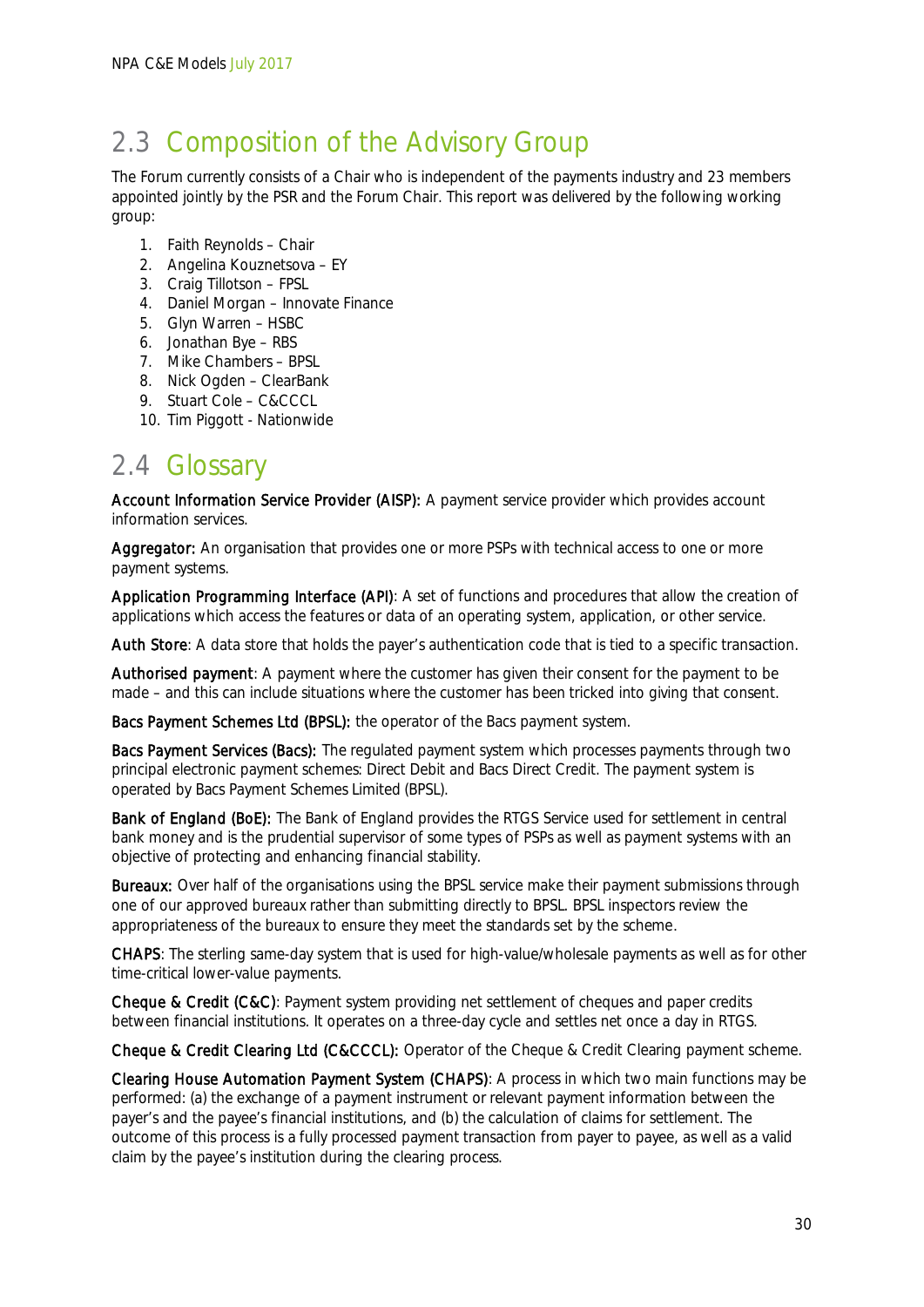Clearing Processing (attended): The processing of a payment submission where the customer is awaiting a 'real-time' response.

Clearing Processing (unattended): The coordination of clearing of unattended (bulk) payments and the receipt of payments where all payments in the file are separated in to single sending PSP to a single receiving PSP. Clearing processing expects that payments that are submitted for clearing and settlement are funded and authorised by the payer's PSP.

Competition and Markets Authority (CMA): The CMA is a non-ministerial department of the UK government that promotes competition for the benefit of consumers, both within and outside the UK.

Confirmation of Payee (CoP): it's a capability which will provide a payer assurance that the account to which they are making the payment belongs to the intended payee.

Consumer: A person who buys goods or services for their own use.

Corporate: Relating to a large company.

Crowdfunding: People invest through crowdfunding platforms to test new products, identify new investments and be at the forefront of innovation.

Current Account Switch Service (CASS): Free to use service that lets consumers and small businesses switch their current account from one participating bank or building society to another. It has been designed to be simple, reliable and stress-free and is backed by the Current Account Switch Guarantee.

Detriment: The state of being harmed or damaged.

Direct credit: A payment service for crediting a payee's payment account, with a payment transaction or series of payment transactions, from a payer's payment account, by the Payment Service Provider which holds the payer's payment account, based on an instruction given by the payer.

Direct debit (DD): A payment service for debiting a payer's payment account, where a payment transaction is initiated by the payee on the basis of the payer's consent given to the payee, to the payee's PSP or to the payer's own PSP.

End-user: Person or organisation that actually uses a product.

End-User Needs (EUN): The functionality of payments infrastructure required for consumers, businesses and Government identified by the Strategy. These are listed as greater control, greater assurance, enhanced data, as well as a reduction in financial crime.

Faster Payments Service (FPS): Faster Payments provides near-real time payments on a 24/7 basis, and is used for standing orders, internet and telephone banking payments. Faster Payments settles net, three times every business day in RTGS.

Faster Payments Scheme Limited (FPSL): Operator of FPS payment system.

Financial Conduct Authority (FCA): A regulatory body for financial services industry in the UK. Its role includes protecting consumers, keeping the industry stable, and promoting healthy competition between financial service providers.

FinTech: Fintech is a portmanteau of Financial Technology that describes an emerging financial services sector in the 21<sup>st</sup> century and includes any technological innovation in the financial sector, including innovation in financial literacy and education, retail banking, investment and even crypto-currencies like bitcoin.

High Yield debt: Also referred to as junk bonds, High Yield debt is a debt instrument which carries a higher risk of default and typically pay a higher yields.

Image Clearing System (ICS): The proposed new method revolutionising how cheques are cleared in the UK. The cheques will be cleared using a digital image of the cheque rather than via the current paperbased clearing system where the actual paper cheque is transported around the country to be cleared.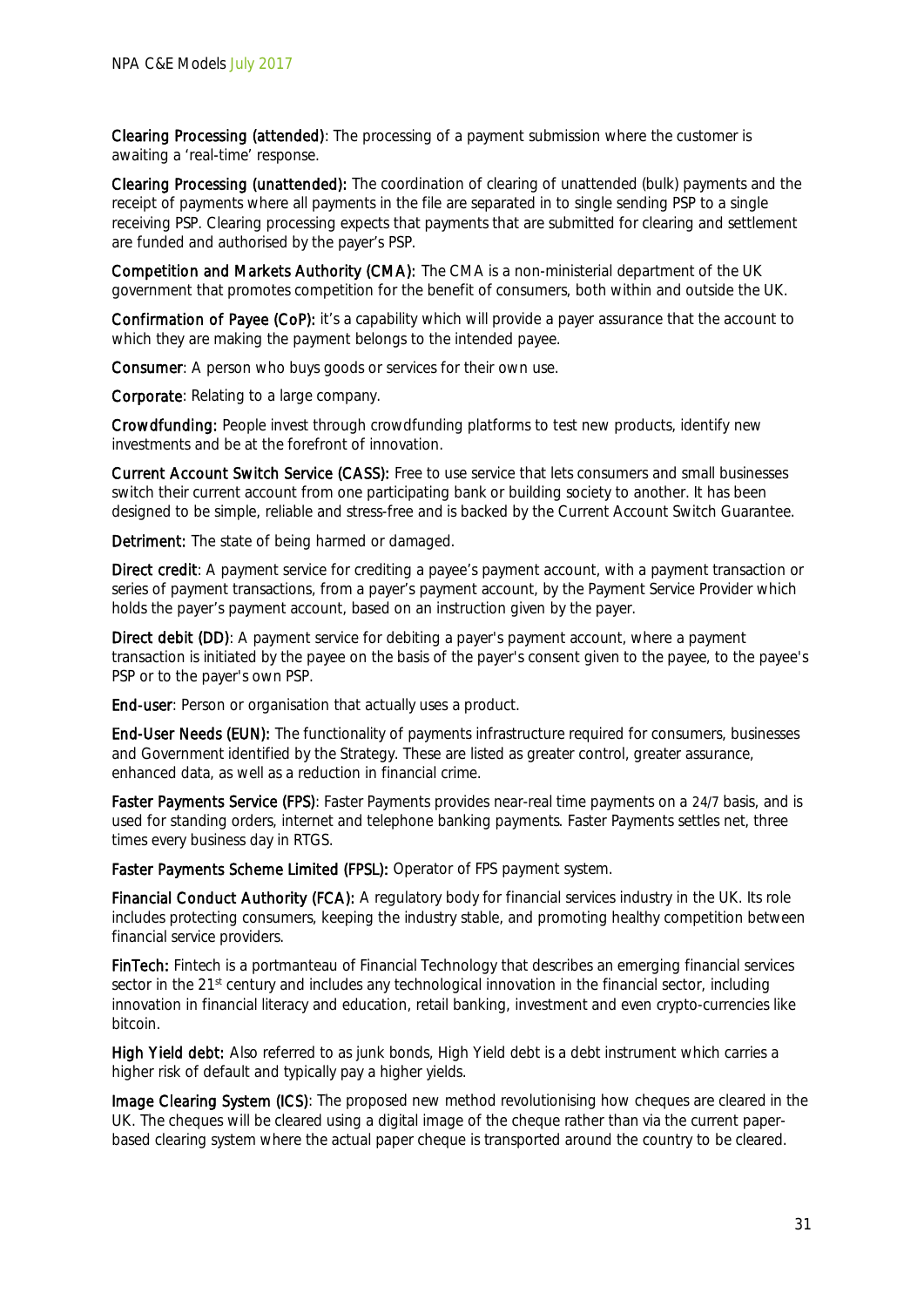Intellectual Property (IP): Intangible property that is the result of creativity, such as patents, copyrights, etc.

ISO 20022: An international standard for the development of financial messages which ICS will be the first UK payment scheme to adopt.

JavaScript Object Notation (JSON): A lightweight data-interchange format that is easy for humans to read and machines to parse and generate.

Joint Venture (JV): Is a business entity created by two or more parties. Parties tend to provide capital, resources, know-how and IP into JV vehicles.

Market participant: A Participant is an entity that has a payments service relationship with the NPSO. It can include settlement Participants, direct Participants, indirect Participants, service Participants, Third Party Service Providers and aggregators.

New Payments Architecture (NPA): The NPA Design Hub has been established by the Forum to progress the detailed design of the New Payments Architecture ahead of the handover to the New Payment System Operator (NPSO) by the end of 2017.

New Payment System Operator (NPSO): The new PSO which will be made up of BPSL, C&CCCL and FPSL.

Payee: A person who is the intended recipient of transferred funds.

Payer: A person who holds a payment account and allows instructions to be given to transfer funds from that payment account, or who gives instructions to transfer funds.

Paym: Paym is run by the Mobile Payments Service Company Limited (MPSCo), a company limited by guarantee. The Paym service is offered directly to customers by Payment Service Providers that are participants in MPSCo.

Payment gateway: is a merchant service provided by an e-commerce application service provider that authorizes credit card or direct payments processing for e-businesses, online retailers, bricks and clicks, or traditional brick and mortar.

Payment Initiation Service Provider (PISP): A Payment Service Provider which provides Payment Initiation Services.

Payment Service Provider (PSP): A Payment Service Providers can be any of the following when carrying out payment services; authorised payment institutions, small payment institutions, registered account information service providers, EEA authorised payment institutions, EEA registered account information service providers, electronic money institutions, credit institutions, the Post Office Limited, the Bank of England, the European Central Bank, and the national central banks of EEA States (other than when acting in their capacity as a monetary authority or carrying out other functions of a public nature), government departments and local authorities (other than when carrying out public functions) and agents of Payment Service Providers and excluded providers.

Payment Service User (PSU): A person when making use of a payment service in the capacity of payer, payee, or both.

Payment System Operator (PSO): A company that operates one or more schemes. All PSOs are regulated by the PSR and additionally certain PSOs are supervised by the Bank of England.

Payment Services Directive 2 (PSD2): Directive (EU) 2015/2366 of the European Parliament and of the Council of 25 November 2015 on payment services in the internal market, amending Directives 2002/65/EC, 2009/110/EC and 2013/36/EU and Regulation (EU) No 1093/2010, and repealing Directive 2007/64/EC, published in the Official Journal of the EU on 23 December 2015.

Payments Strategy Forum (PSF): A forum made up of payment industry and end-user representatives with the aim to develop a strategy for payment systems in the United Kingdom. The PSR, the Financial Conduct Authority and the Bank of England attend the Forum as observers.